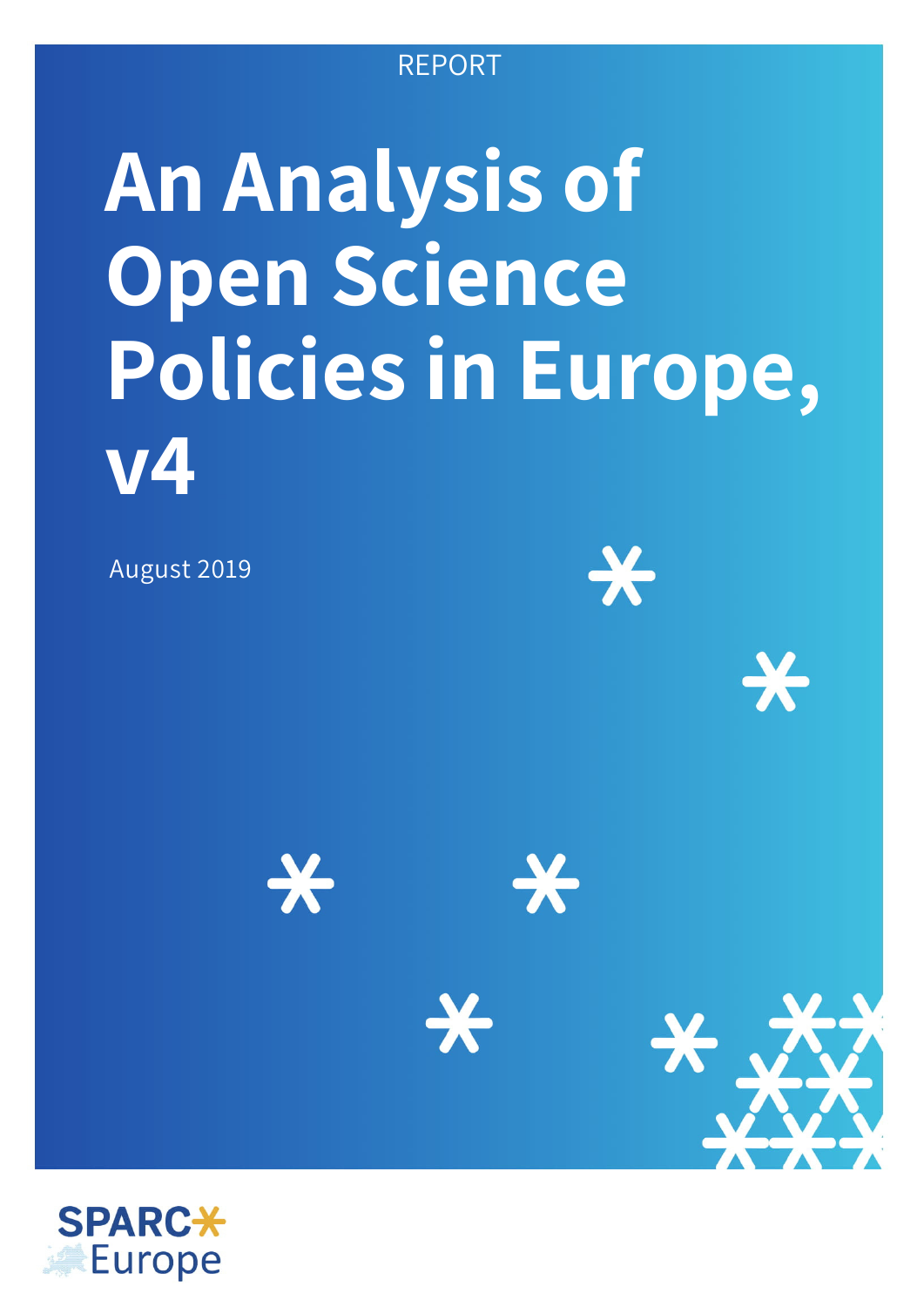



### An Analysis of Open Science Policies in Europe, v4 (August 2019)

#### **TABLE OF CONTENTS**

| 1. | Introduction 22                                                                            |     |
|----|--------------------------------------------------------------------------------------------|-----|
| 2. |                                                                                            |     |
| 3. |                                                                                            |     |
|    |                                                                                            |     |
| 4. |                                                                                            |     |
|    | 4.1                                                                                        |     |
|    |                                                                                            |     |
|    | 4.2                                                                                        |     |
|    |                                                                                            |     |
|    |                                                                                            |     |
|    |                                                                                            |     |
|    |                                                                                            |     |
|    |                                                                                            |     |
|    |                                                                                            |     |
|    |                                                                                            |     |
|    |                                                                                            |     |
|    |                                                                                            |     |
|    |                                                                                            |     |
|    |                                                                                            |     |
|    |                                                                                            |     |
|    |                                                                                            |     |
|    |                                                                                            |     |
|    |                                                                                            |     |
|    | Member states with no national policy but which are active in this space (12/28) 23<br>4.3 |     |
|    |                                                                                            |     |
|    |                                                                                            |     |
|    |                                                                                            |     |
|    |                                                                                            |     |
|    |                                                                                            |     |
|    |                                                                                            |     |
|    |                                                                                            |     |
|    |                                                                                            |     |
|    |                                                                                            |     |
|    |                                                                                            |     |
|    |                                                                                            |     |
|    |                                                                                            |     |
|    |                                                                                            |     |
|    | 44                                                                                         | .29 |
|    |                                                                                            |     |
|    | 4.5                                                                                        |     |
|    |                                                                                            |     |
|    |                                                                                            |     |
|    |                                                                                            |     |
|    |                                                                                            |     |
| 5. |                                                                                            |     |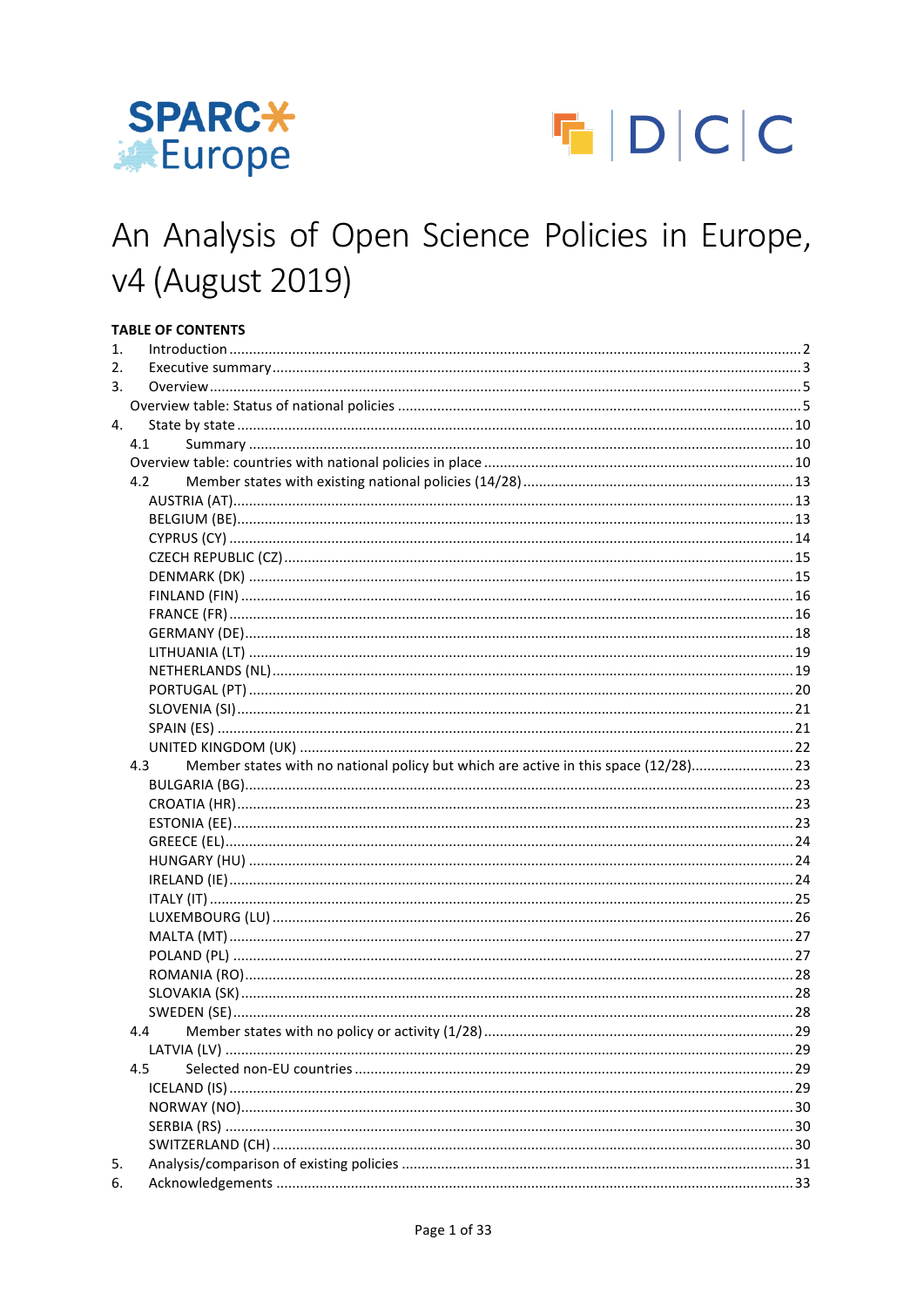



#### 1. Introduction

The DCC maintains a watching brief on funder data policies, and since 2016 we have been collaborating with SPARC Europe to extend our coverage to make it more comprehensive at European level, and to cover open research practice more generally. While some studies have been done in this area, all are either out of date or concentrate on open access publications or open government data rather than open research data. The most recent known analysis dates from 2013, and while this is a relatively short period the intervening period has been one of considerable change in research data policy.

This document presents an updated review of Open Data and Open Science policies in Europe as of July 2019. It does not include Open Access to publications policy. This analysis goes more into depth on the types of policy in place in Europe, their processes of creation, and some of their specifics. This updated version of the deeper analysis reflects changes that have been identified between November 2018 and July 2019. We concentrate on the twenty-eight EU member states, but we also consider relevant countries from the European Research Area, namely Iceland, Norway, Serbia and Switzerland.

As with the first version of this analysis, we once again reached out to the European research community and received extremely helpful comments and pointers, particularly where documents are not currently available in English or work in progress has not yet been publicised. We are particularly grateful to the OpenAIRE National Open Access Desks (NOADs) for their help in identifying relevant documents and initiatives. Specific acknowledgements are given at the end of the document.

To summarise changes since the previous version, four new policies (AT, CZ, FI, NO)) have been added in the period between November 2018 and July 2019. Furthermore, new activity around national approaches to open data and open science has been noted in several additional countries, e.g., Bulgaria, Denmark, Portugal, Ireland, Romania and Slovakia.

What we note is that even though some countries have national policies in place, these are being further developed, or additional strategy documents developed to provide a stronger focus and provide updated mandates on FAIR data in Austria, Denmark, Finland, Ireland and Sweden for example.)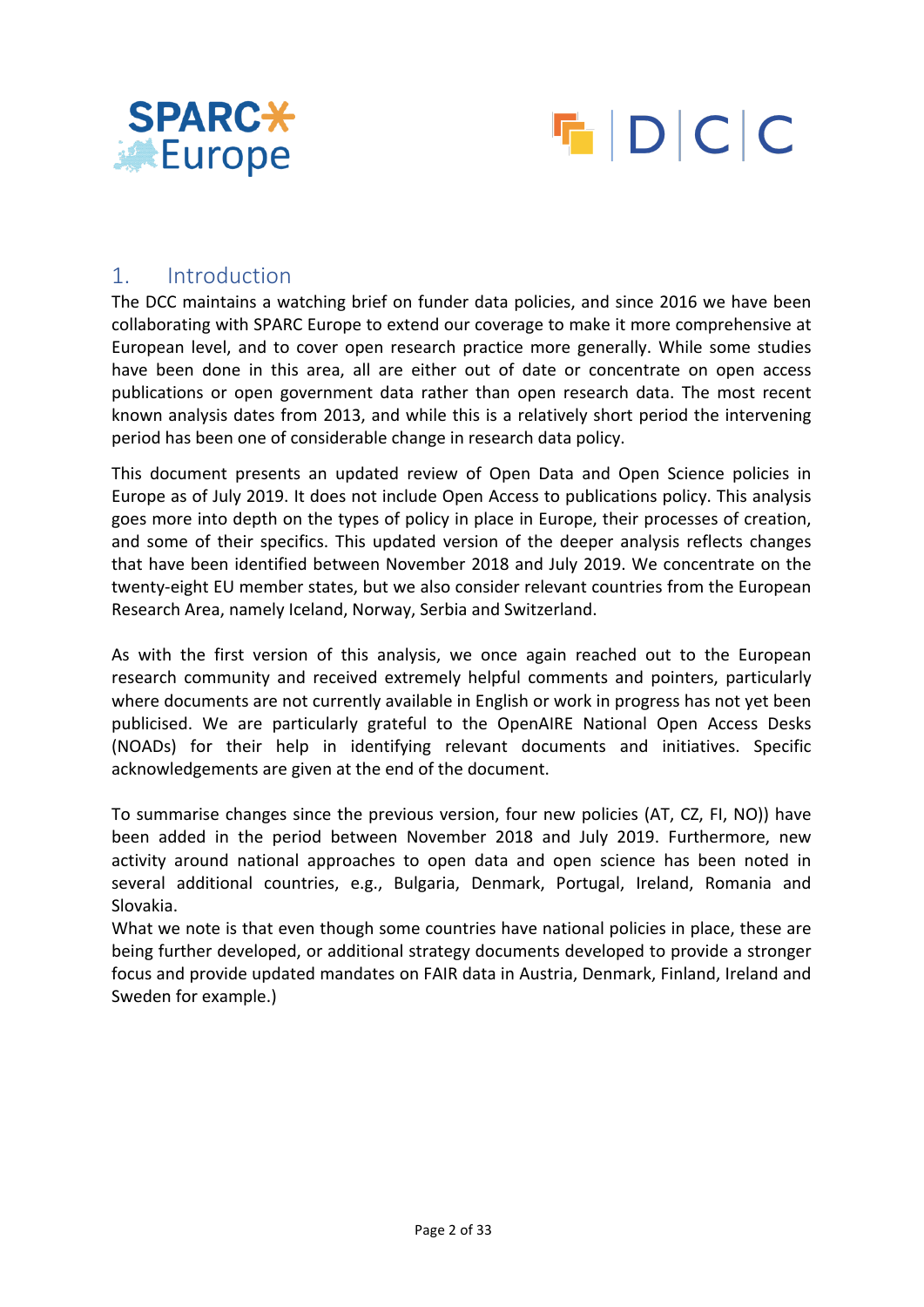



Summary of changes from version 3:

*Insertion of three new tables listing and linking national policies in Europe, related national laws national policies under development; status 2019.*

- Austrian entry updated;
- Belgian entry updated;
- Bulgarian entry updated;
- Czech Republic entry updated;
- Danish entry updated;
- Dutch entry updated;
- Finnish entry updated;
- Irish entry updated;
- Italian entry updated;
- Norwegian entry updated;
- Portuguese entry updated;
- Romanian entry updated;
- Slovenian entry updated;
- Overview tables updated;
- Analysis/comparison section updated.

In light of the increasingly active and varied policy environment in Europe and also considering the strong focus on FAIR data, SPARC Europe and the DCC will be changing the format of this document for the next version. This is to better meet the need for policy analysis and comparison between policy foci, time periods, approaches, countries etc. We will be inviting input from our readers to assist with the change, to ensure that these are in line with the community's needs. If you have good ideas for how to make this policy review more useful, please contact the DCC on info@dcc.ac.uk.

#### 2. Executive summary

It has long been accepted that national energies are generally dedicated to implementing Open Access to publications before attention turns to research data, not least because of the potential penalties for non-compliance with funder mandates, which are rare in the data realm. This study found that, in some countries, research data has had to wait in line behind public sector data, i.e. that produced by government departments (and often re-used by HE researchers) as opposed to data created or captured by researchers in the field or the laboratory. Since 2016 there has however been an indication that open research data is now on the agenda, and a number of policies and initiatives have been developed during the time this policy review has been active. The European Commission's Open Research Data Pilot for Horizon 2020 is cited in multiple policy documents as a driver and influencing force in the development of national approaches. At the same time, the importance of underpinning infrastructure is clear, and while significant efforts have been taken to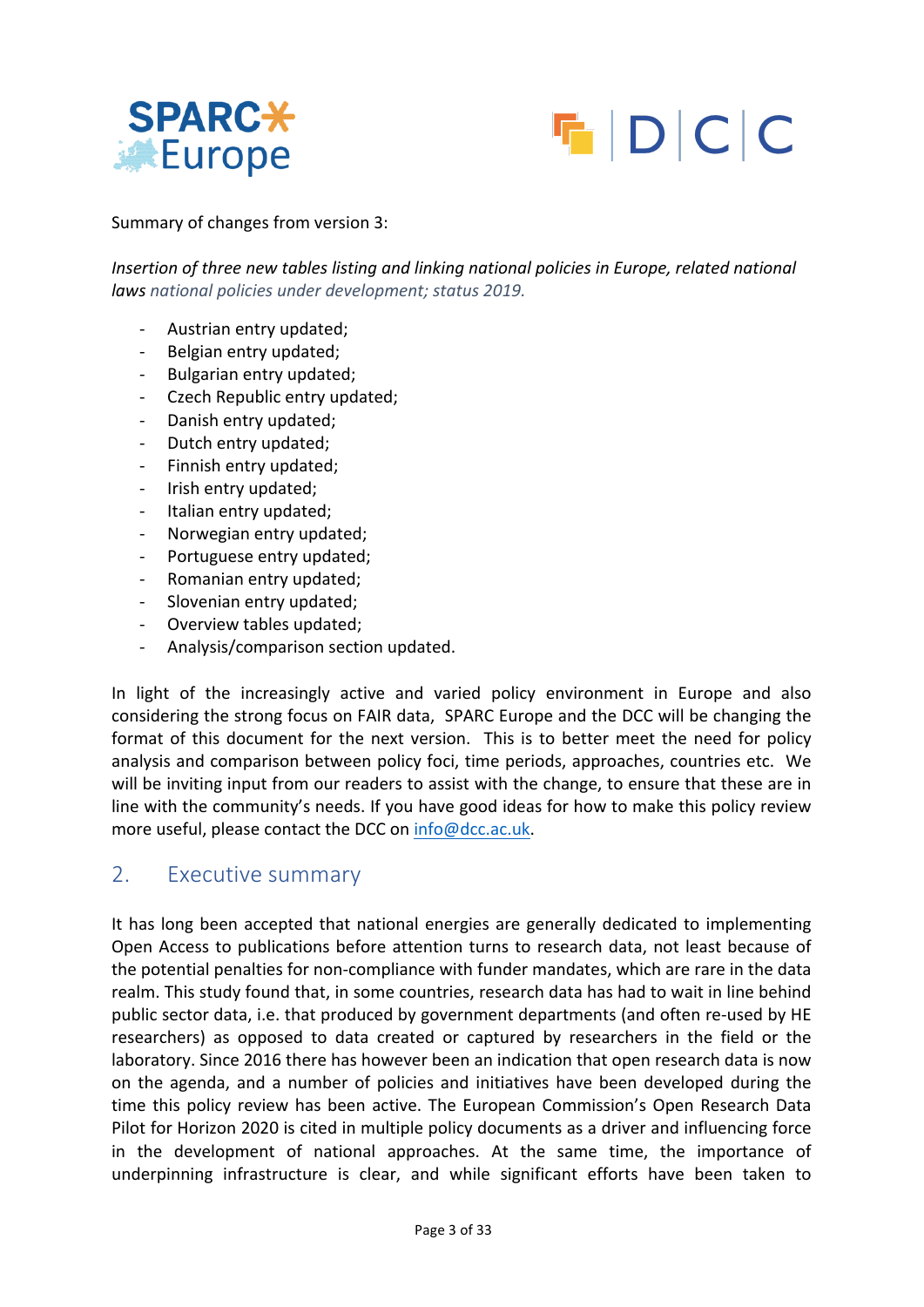



develop a pan-EU research data management infrastructure via projects such as EUDAT, there is no consensus position shared within, less still across, the member states.

Since the last version of this report, partly thanks to a concerted effort between SPARC Europe, DCC, EBLIDA, LIBER and IFLA, the new EU's Directive on Open Data and the Re-use of Public Sector Information (PSI Directive) puts a greater focus on enhancing the way that publicly funded research data should be made available, accessed and shared. The new directive came into force in July 2019. The goals for change to this directive were to improve digital public services through a greater focus on data openness, greater use of AI and business support to tech startups among other things. The emphasis on improving access to publically funded research data is very welcome. Article 10 now states that "Member States shall support the availability of research data by adopting national policies and relevant actions aiming at making publicly funded research data openly available ('open access policies') following the principle of 'open by default' and compatible with FAIR principles." They shall be re-useable for commercial and non-commercial purposes if this data has made available in an institutional or subject-based repository. This relates to research data that is publicly funded or co-funded by public and private-sector entities. It also follows the principles of as open as possible, as closed as necessary to make necessary exclusions. This European legislation now needs to be implemented in each EU Member State in the coming 2 years. 

Another important addition is the broad committment for Open Science in the commitment in the next European Commission R&I Framework Programme Horizon Europe. One of the operational objectives includes "fostering open science and ensuring visibility to the public and open access to scientific publications and research data, including appropriate exceptions."<sup>1</sup> Importantly it also emphasises the importance of uptake of more OS policy and practice: "Accelerating the transition towards open science, by monitoring, analysing and supporting the development and uptake of open science policies and practices, including the FAIR principles, at the level of Member States, regions, institutions and researchers, in a way that maximises synergies and coherence at EU level." The regulation goes further to encourage modernising recognition and reward systems on national levels, which are so crucial to the success of OA and OS. OA to research data is the general rule under the terms and conditions fo the new EU funding programme's grant agreement. It is rather well aligned with the PSI directive as mentioned above, endorsing FAIR and making data "as open as possible, as closed as necessary'; DMPs are also to be established. This legislation will be laid down in the Horizon European grant agreement and come into force in 2021.

Going back to reporting on developments in Open Science policies in European countries, despite the challenges inherent in making comparisons between quite different types of policy document, the analysis made some interesting findings. 14 of the 28 European Union

 $1$  European Commission, 2019, EU Budget for the Future: Horizon Europe. EU Funding for Research and Innovation 2021-2027, https://ec.europa.eu/commission/sites/beta-political/files/budget-may2018-research-innovation\_en.pdf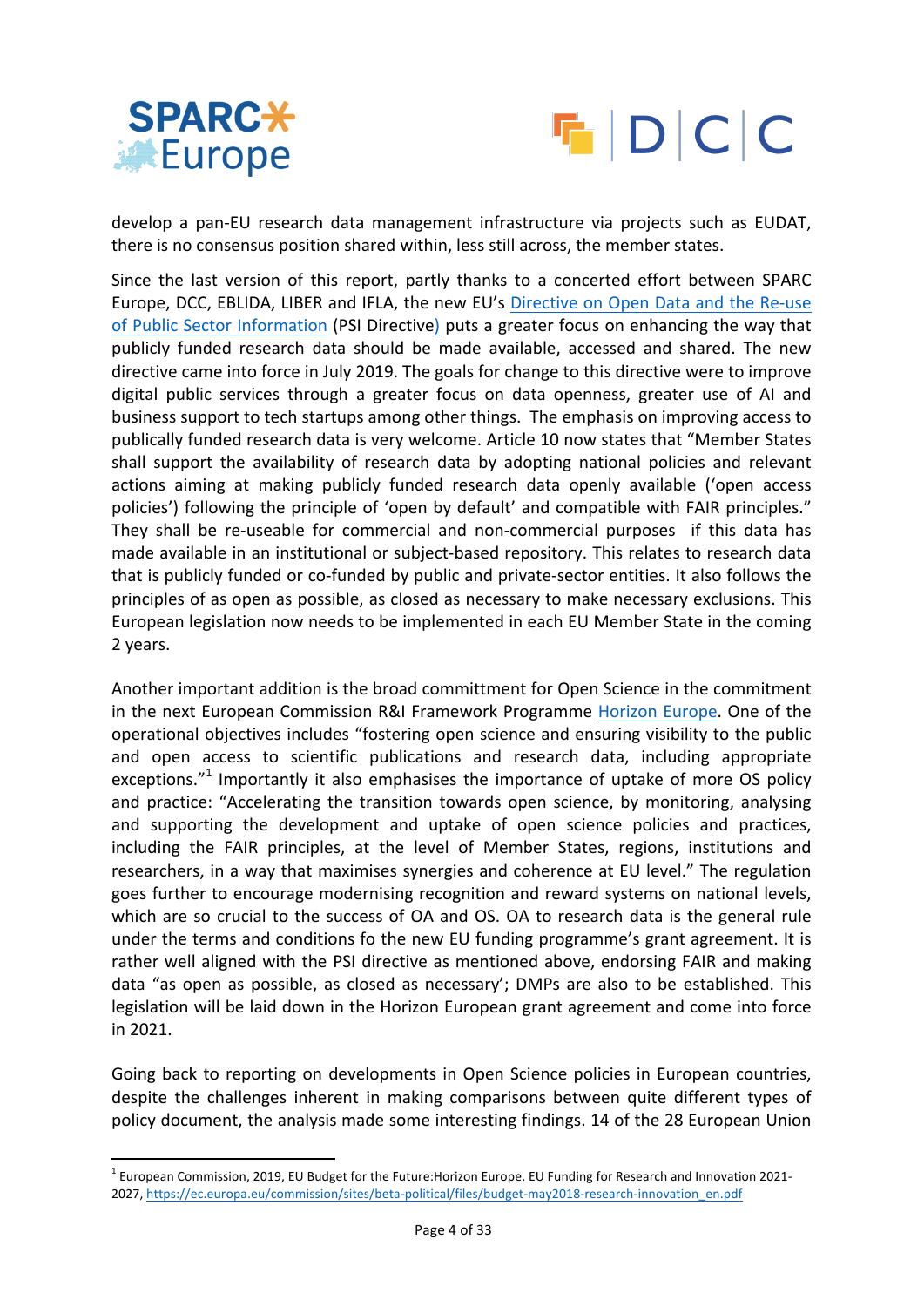



member states have national, research data-related policies in place, which is up from 10 in January 2018. In the European Research Area, three further non-EU members (Norway, Serbia and Switzerland) have active policies. The majority of the policies we looked at are involve the national research funders, and consequently the type of policy that we see most often is the standard funder data policy, laying out expectations for grant recipients. Other types are available, ranging from national plans, strategy documents or roadmaps to codes of ethics, white papers, and even laws passed by national parliaments. The years in which the policies came into effect ranged from 2009 to 2019, with a pronounced tendency towards more recent implementation. Of the fourteen, there is roughly an even split between countries where research data is covered in the same policy as Open Access or Open Science and those where it is considered in isolation, and between countries with a 'hard' (imperative) and a 'soft' (encouraging) approach. Formal approaches to monitoring and compliance, and indeed fair mechanisms for reward and recognition, seem relatively low on the priority list, although four of the thirteen policies do make reference to these.

Where policies had been in place for a reasonable period of time, our original intention was to say something about their levels of uptake and success. In practice, none of the policies we looked at were more than 7 or 8 years old. In some cases, the current policies stand as successors to previous policies; in others, they are the first time that anything like this has been attempted at a national level.

Another potential area for further study is in codes of research ethics. Numerous European countries have these in place, often serving as a form of community-derived *de facto* policy.<sup>2</sup> It may be worth future effort to look at these in more detail, particularly as carrying out comparisons between them will be comparing like with like. On the other hand, whilst coverage may vary between them, it seems unlikely that their positions on specific issues would vary greatly from country to country, given the general scientific consensus about the benefits of openness. What divides opinion now is less whether or not openness is a good thing, but rather how best to implement it, whose responsibility it should be, and who will pay.

#### 3. Overview

By policy here we mean "a set of ideas or a plan of what to do in particular situations that has been agreed to officially by a group of people, or an organisation" (lightly adapted from the Cambridge dictionary definition). Specifically, this means Laws passed by Parliament, and Research Plans/Roadmaps, Concordats/Agreements between multiple influential parties, and Codes of Research Practice/ Integrity/ Ethics, etc. We also classify national policies under the label of 'national policy', if they have a significiant national impact on the research sector of the country. Note that the next version of this document will include more national research funders as a result of the RIF and FAIRSFAIR Projects. Many of the documents examined in the course of this study are pitched at a high level, with detail about issues such as scope and compliance devolved to individual institutions or funding

<sup>&</sup>lt;sup>2</sup> See for example http://www.enrio.eu/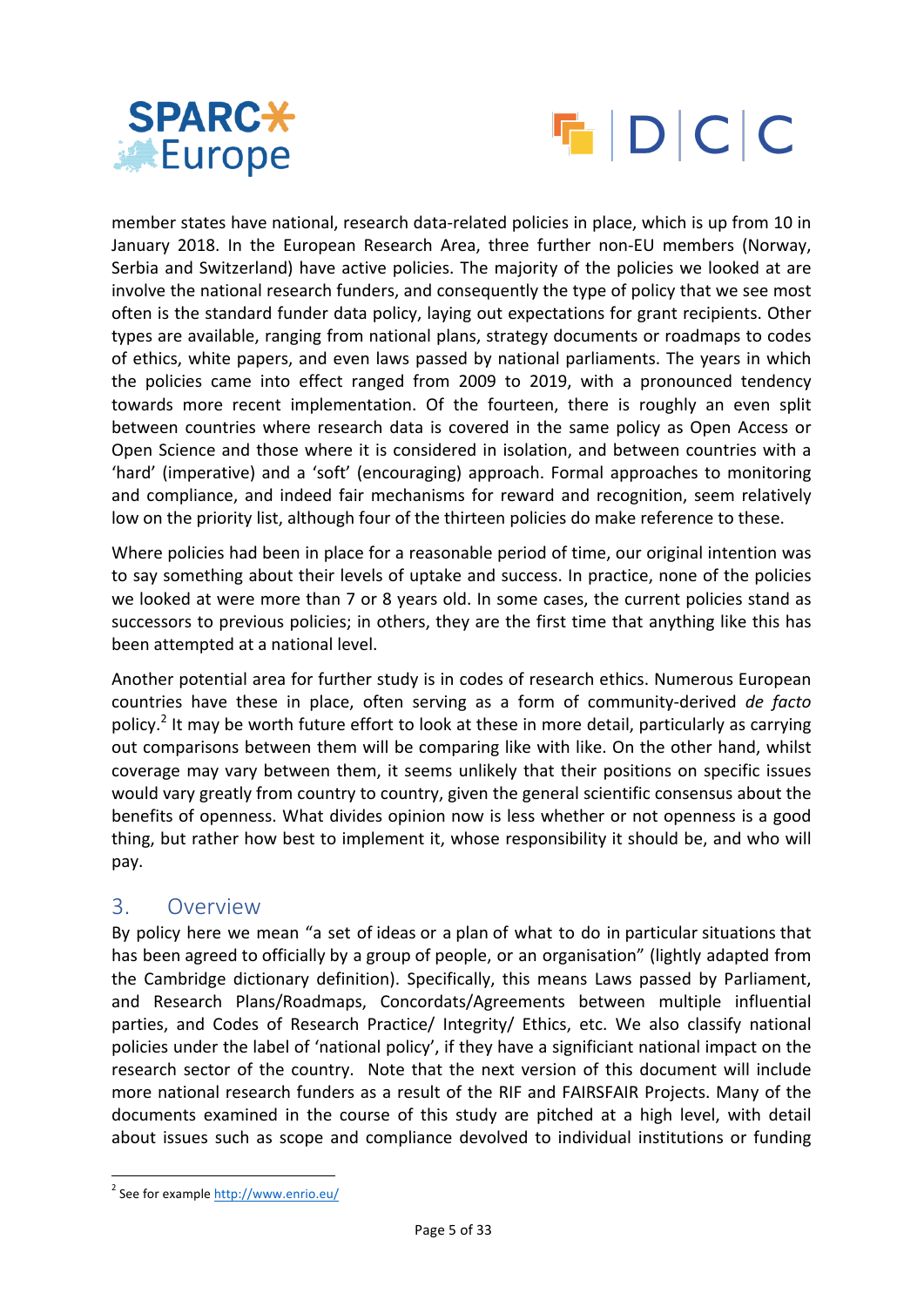



bodies, or to supporting documents such as FAQs. Just as there is no "one-size-fits-all" solution for research data management (the needs of a small, specialist Art college, for example, will be quite different from those of a large, research-intensive university) there is no single shape and size of "a European national RDM policy document". How these are arranged, and the level at which they are pitched, depends to a considerable degree on several factors, such as existing national infrastructure, number of public research funders, number of research organisations, and the national culture  $-$  which can be difficult for an outsider to grasp. In some cases the documents are not yet available in English, so we have used our local contacts to better understand the process of developing the policies, their current level of maturity or engagement, and their position within the larger national and European picture(s).

We have sought to identify where national open data policies are linked to other agendas, such as Open Access or Open Science more broadly. Naturally, in addition to addressing the benefits of openness, it should be said that many of these policies are also explicit about situations where data should not be shared, for ethical, commercial or security-related reasons.

Below we present national policies (Table 1) and laws (Table 2), in two separate tables, with names of, and links to, each individual document. Table 3 presents a snapshot overview of ongoing work in each European Country, and Table 4 presents further analysis of each policy document. 

|           | National Policies of EU Member States <sup>3</sup>                                                                                                           |  |  |  |  |  |  |  |
|-----------|--------------------------------------------------------------------------------------------------------------------------------------------------------------|--|--|--|--|--|--|--|
|           | In alphabetical order by country code                                                                                                                        |  |  |  |  |  |  |  |
| Country   | Name of policy                                                                                                                                               |  |  |  |  |  |  |  |
| AT        | Open Access Policy: Open Access to Research Data (Policy of national funder FWF)                                                                             |  |  |  |  |  |  |  |
| <b>CY</b> | National Policy of the Republic of Cyprus for Open Access to Scientific Information                                                                          |  |  |  |  |  |  |  |
| CZ        | Action Plan for Implementation of the National Strategy on Open Access to Scientific<br>Information of the Czech Republic for 2017-2020                      |  |  |  |  |  |  |  |
| <b>DK</b> | <b>National Strategy for Open Access</b>                                                                                                                     |  |  |  |  |  |  |  |
| DE        | Principles for the Handling of Research Data (Policy of Alliance of German Science<br>Organisations) and the DFG Guidelines on the Handling of Research Data |  |  |  |  |  |  |  |
| <b>ES</b> | State Plan for Research, Development and Innovation 2017-2020 in January 2018                                                                                |  |  |  |  |  |  |  |
| <b>FR</b> | National Plan for Open Science                                                                                                                               |  |  |  |  |  |  |  |
| FI.       | Open Science and data - Action Programme for the Finnish Scholarly Community                                                                                 |  |  |  |  |  |  |  |

*Table 1 - List of National Policies in Europe; status July 2019* 

 $3$  In this table we also include national funder that have had a significant national impact.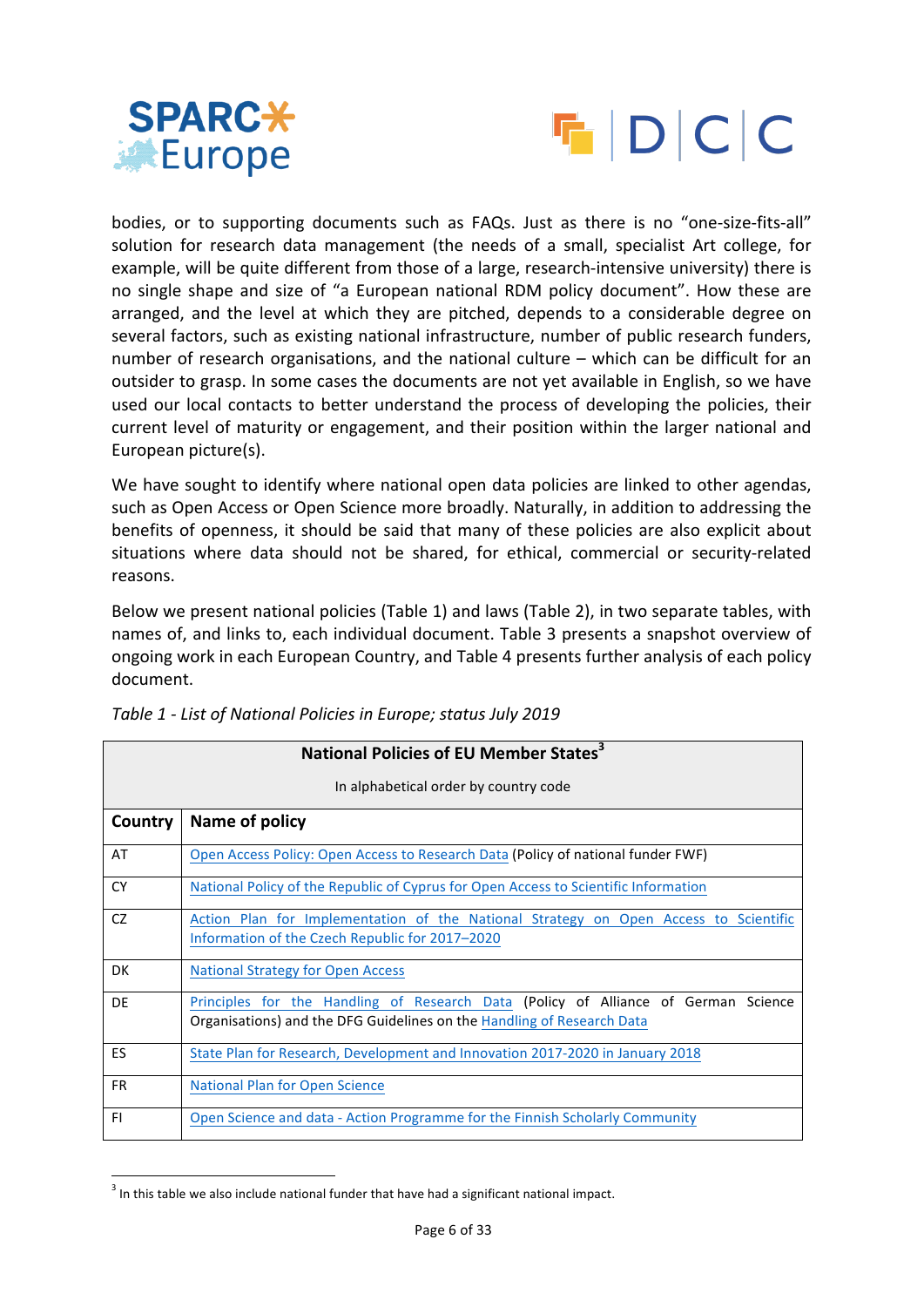



| <b>LT</b> | Guidelines on Open Access to Scientific Publications and Data (Policy of Research Council of<br>Lithuania)                                |
|-----------|-------------------------------------------------------------------------------------------------------------------------------------------|
| <b>NL</b> | <b>National Plan Open Science</b>                                                                                                         |
| PT        | Policy on management and sharing of data and other results arising from FCT-funded research<br>(Policy of national funder FCT)            |
| <b>SI</b> | National Strategy of Open Access to Scientific Publications and Research Data in Slovenia 2015-<br>2020                                   |
| SK        | The Open Government Partnership National Action Plan of the Slovak Republic 2017 - 2019<br>includes Open Science.                         |
| UK        | UKRI Common Principles on Data Policy (Policy of UK national funder organisation UK Research<br>and Innovation)                           |
|           | Concordat on Open Research Data (Policy of a UK multi-stakeholder group, including research<br>funders and higher education associations) |
|           | <b>Selected non-EU National Policies</b>                                                                                                  |
| <b>CH</b> | White Paper for a Swiss Information Provisioning and Processing Infrastructure 2020                                                       |
| <b>NO</b> | National Strategy on Access to and Sharing of Research Data                                                                               |
| <b>RS</b> | <b>Open Science Platform</b>                                                                                                              |

#### Table 2 - List of National Laws; status July 2019

 $\overline{\phantom{a}}$ 

|    | National Laws referring to Open Science in European Member States |
|----|-------------------------------------------------------------------|
| FR | Law for a Digital Republic                                        |
|    | Law on Higher Education and Research                              |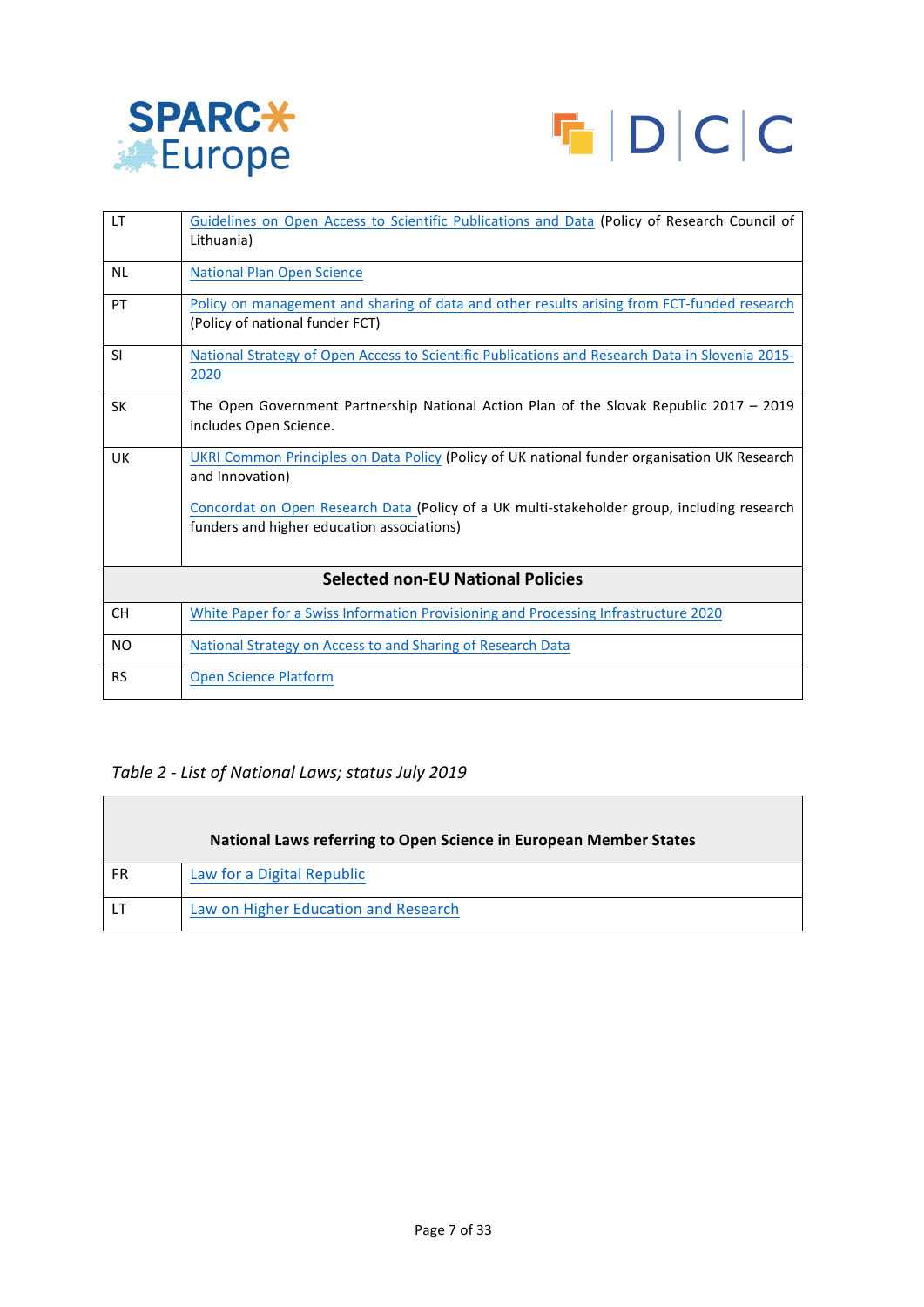



#### *Table 3 - National Policies under development; status 2019*

| <b>MEMBER STATE</b>   | <b>EXISTING</b> | IS THERE WORK | <b>WHAT SORT OF WORK?</b>                                                                                     |  |  |  |
|-----------------------|-----------------|---------------|---------------------------------------------------------------------------------------------------------------|--|--|--|
| / COUNTRY             | POLICY?         | AFOOT?        |                                                                                                               |  |  |  |
|                       | (Y/N)           |               |                                                                                                               |  |  |  |
| <b>EUROPEAN UNION</b> |                 |               |                                                                                                               |  |  |  |
| <b>BG</b>             | N               | Y             | The National Science Strategy (2017-2030) recommends<br>planning regarding open access to and long-term       |  |  |  |
|                       |                 |               | preservation of research data.                                                                                |  |  |  |
| HR                    | Ν               | Υ             | Research and Innovation Infrastructures<br>Roadmap                                                            |  |  |  |
|                       |                 |               | (under the auspices of the Ministry of Science, Education                                                     |  |  |  |
|                       |                 |               | and Sports)                                                                                                   |  |  |  |
| CZ                    | Υ               | Y             | The Czech National Action Plan on OA was approved by                                                          |  |  |  |
|                       |                 |               | the Czech government in April 2019.                                                                           |  |  |  |
| DK                    | Y               | Y             | Ministry of Higher Education<br>The<br>and<br>Science                                                         |  |  |  |
|                       |                 |               | commissioned work on a preliminary analysis of FAIR                                                           |  |  |  |
|                       |                 |               | data in Denmark.                                                                                              |  |  |  |
| EE                    | Ν               | Υ             | Recommendations for the development of a national                                                             |  |  |  |
| FI                    | Y               | Y             | policy<br>The Open Science and Data: Action Programme for the                                                 |  |  |  |
|                       |                 |               | Finnish Scholarly Community was launched in 2018, with                                                        |  |  |  |
|                       |                 |               | a strong focus on FAIR data.                                                                                  |  |  |  |
| EL.                   | N               | Y             | A proposal for the re-formulation of a National Open                                                          |  |  |  |
|                       |                 |               | Science High Level Task Force under the auspices of the                                                       |  |  |  |
|                       |                 |               | General Secretariat of Research and Technology (GSRT)                                                         |  |  |  |
|                       |                 |               | was made in November 2018.                                                                                    |  |  |  |
| HU                    | Ν               | Y             | Joint committee on open science, bringing together                                                            |  |  |  |
|                       |                 |               | representatives of various stakeholder groups                                                                 |  |  |  |
| IE                    | N               | Y             | The Government of Ireland launched a framework,                                                               |  |  |  |
|                       |                 |               | prepared by The National Open Research Forum (NORF),                                                          |  |  |  |
|                       |                 |               | which precedes a National Action Plan on the Transition                                                       |  |  |  |
|                       |                 |               | to an Open Research Environment.                                                                              |  |  |  |
| IT                    | Ν               | Y             | New Working group ICDI (Italian Computing and Data<br>Infrastructure) was recently created by representatives |  |  |  |
|                       |                 |               | of some of the main Italian Research Infrastructures and                                                      |  |  |  |
|                       |                 |               | Infrastructures with the aim of promoting synergies to                                                        |  |  |  |
|                       |                 |               | optimize Italian participation in e.g., EOSC, EDI and HPC.                                                    |  |  |  |
| LU                    | N               | Y             | A working group has been set up to define a Luxembourg                                                        |  |  |  |
|                       |                 |               | wide national open access to science plan for 2020.                                                           |  |  |  |
| MT                    | N               | Y             | Collaboration between the Ministry and UM who are                                                             |  |  |  |
|                       |                 |               | working towards an Open Access/Open Science policy                                                            |  |  |  |
|                       |                 |               | for Malta.                                                                                                    |  |  |  |
| PL.                   | N               | Υ             | Ministry has declared that a new OA policy will be                                                            |  |  |  |
| PT                    | Y               | Υ             | published soon<br>A National Open Science Policy is under development by                                      |  |  |  |
|                       |                 |               | an Interministerial Working Group set up by the Ministry                                                      |  |  |  |
|                       |                 |               | of Science, Technology and Higher Education.                                                                  |  |  |  |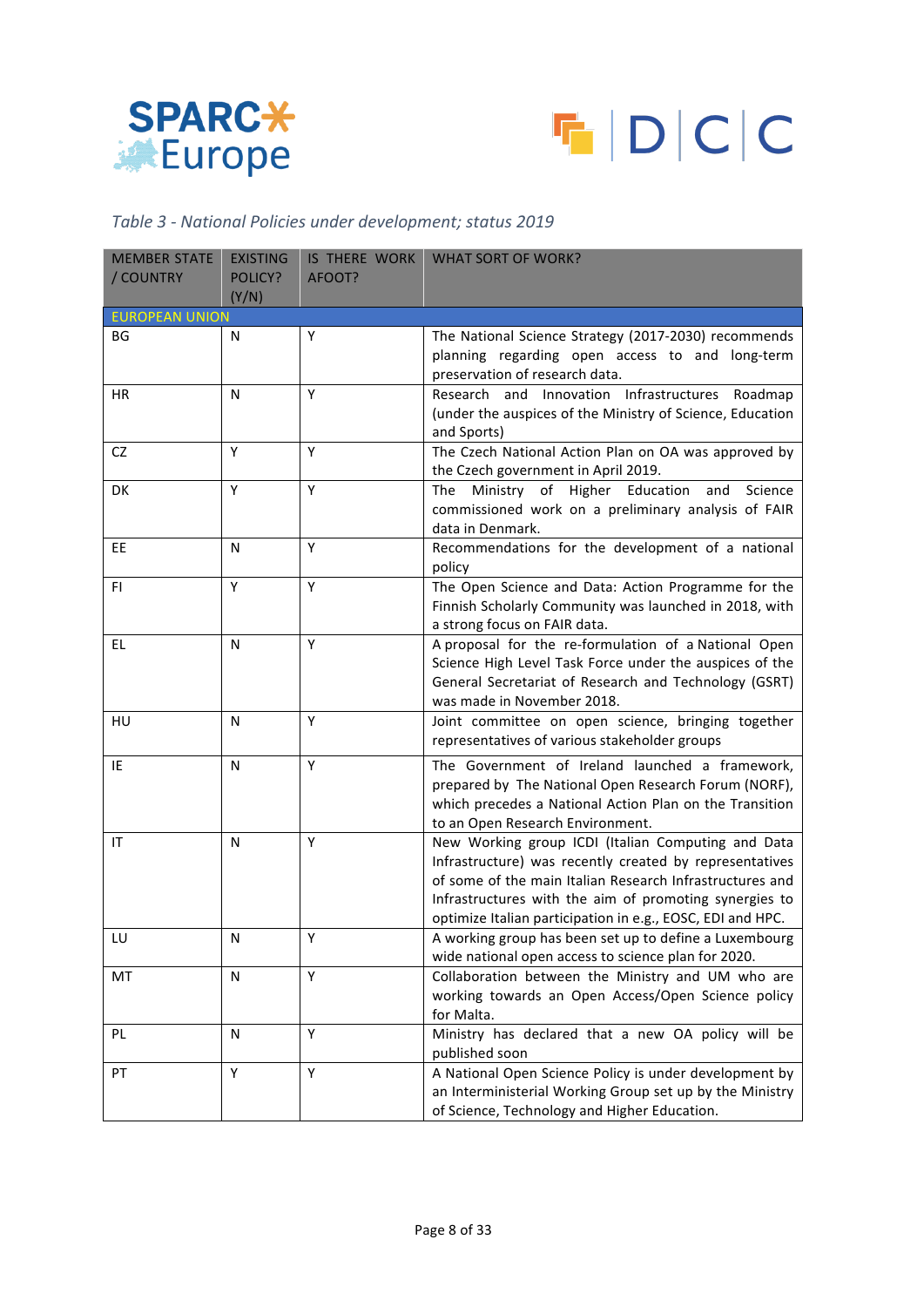



| <b>MEMBER STATE</b><br>/ COUNTRY | <b>EXISTING</b><br>POLICY?<br>(Y/N) | <b>IS THERE WORK</b><br>AFOOT? | <b>WHAT SORT OF WORK?</b>                                                                                                                                                                                                                                                                                    |
|----------------------------------|-------------------------------------|--------------------------------|--------------------------------------------------------------------------------------------------------------------------------------------------------------------------------------------------------------------------------------------------------------------------------------------------------------|
| RO.                              | N                                   | Υ                              | The Executive Agency for Higher Education, Research,<br>Development and Innovation Funding / OpenAIRE<br>Romania are starting to implement a European funded<br>project which includes a strong component dedicated to<br>the elaboration of a proposal for an Open Science<br>national strategy.            |
| <b>SE</b>                        | N                                   | Υ                              | The Swedish Research Council is coordinating a national<br>open research data initiative, in conjunction with the<br>National Library and National Archive, at the behest of<br>the Swedish government.<br>Swedish Funder Formas mandates open access to<br>research data in their guidelines to applicants. |
| <b>NON-EU</b>                    |                                     |                                |                                                                                                                                                                                                                                                                                                              |
| IS                               | N                                   | Υ                              | Addressed within the Ministry of Education, Science and<br>Culture's plan for Icelandic HE (2017-2021)                                                                                                                                                                                                       |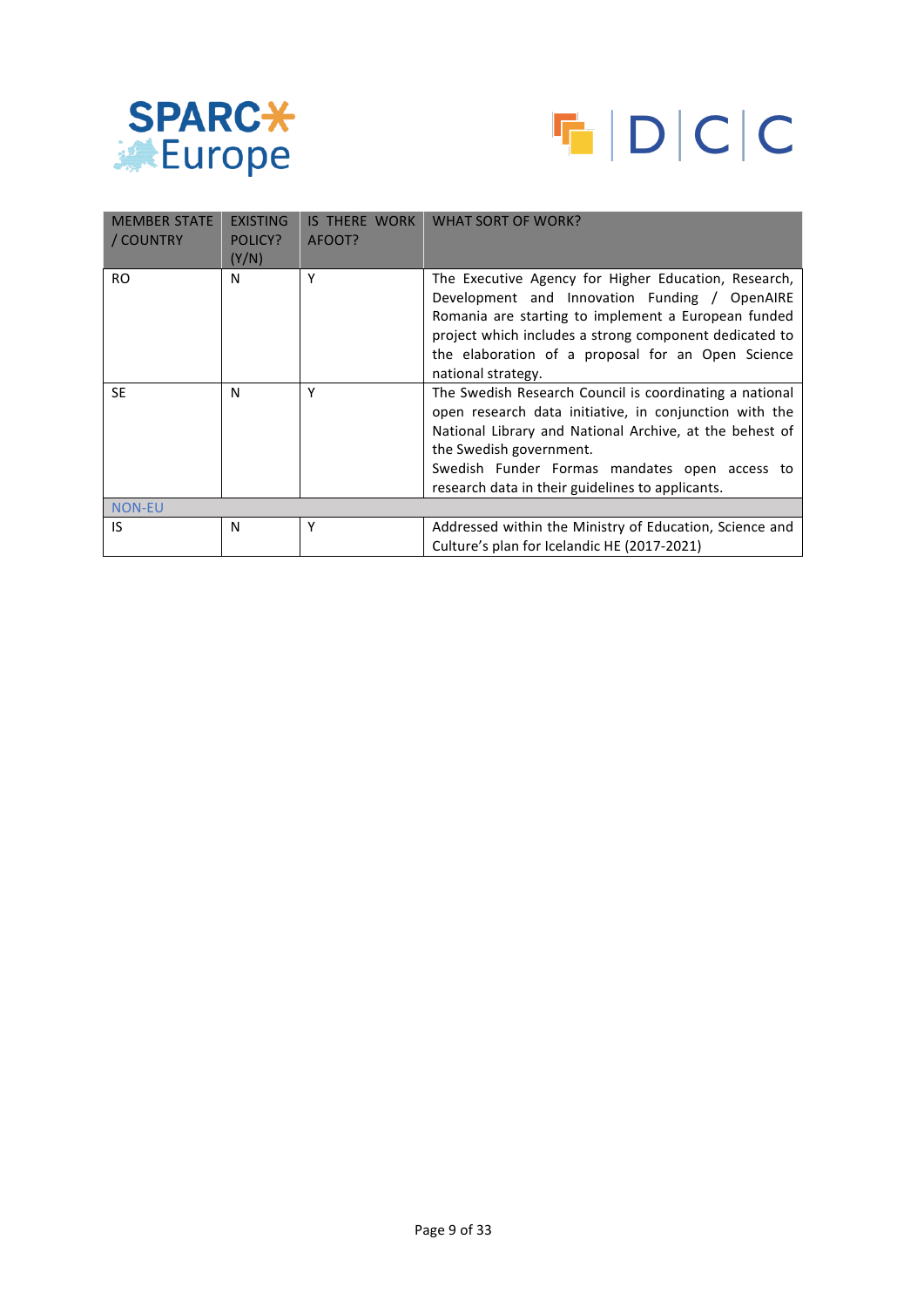



#### 4. State by state

#### 4.1 Summary

#### Table 4 - Countries with National Policies in Place<sup>4</sup>

| <b>MEMBER</b><br><b>STATE</b><br><b>COUNTRY</b> | <b>POLICY</b><br><b>TYPE</b><br><b>OF</b><br>(STATUTE,<br><b>GOVERNMENT</b><br>MINISTRY, FUNDER<br>POLICY) | <b>YEAR</b><br><b>POLICY</b><br><b>CAME</b><br><b>INTO</b><br><b>EFFECT</b> | <b>ORGANISATION</b><br><b>SPONSORING</b><br>(MINISTRY, FUNDER, ETC)                    | <b>COVERAGE</b><br><b>SCOPE</b><br><b>BEYOND DATA</b> | <b>LINKED</b><br>TO<br>OA / OPEN<br><b>SCIENCE</b><br>POLICY? | SOFT/<br>HARD <sup>5</sup> | <b>COVERAGE</b><br>OF -<br><b>SKILLS</b><br><b>OR</b><br><b>TRAINING?</b> | <b>MONITORING</b><br>AND/<br><b>OR</b><br><b>COMPLIANCE</b> <sup>b</sup> |
|-------------------------------------------------|------------------------------------------------------------------------------------------------------------|-----------------------------------------------------------------------------|----------------------------------------------------------------------------------------|-------------------------------------------------------|---------------------------------------------------------------|----------------------------|---------------------------------------------------------------------------|--------------------------------------------------------------------------|
| EU                                              |                                                                                                            |                                                                             |                                                                                        |                                                       |                                                               |                            |                                                                           |                                                                          |
| AT                                              | <b>Funder Policy</b>                                                                                       | 2019                                                                        | <b>FWF Der Wissenschaftsfonds</b>                                                      | Only Data                                             | <b>No</b>                                                     | Hard                       | No                                                                        | Yes                                                                      |
| <b>BE</b>                                       | Code of Ethics                                                                                             | 2009                                                                        | Learned Societies, supported by<br><b>Federal Government</b>                           | Protocols                                             | No                                                            | Hard                       | <b>No</b>                                                                 | <b>No</b>                                                                |
| <b>CY</b>                                       | of<br>policy<br>Joint<br>Government<br>and<br>Funder                                                       | 2016                                                                        | Working<br>involving<br>group<br>ministry,<br>funder<br>government<br>and universities | <b>Publications</b>                                   | Yes                                                           | Soft                       | No                                                                        | No                                                                       |
| <b>CZ</b>                                       | <b>National Strategy</b>                                                                                   | 2017                                                                        | Ministry of Science, Research<br>and Innovation                                        | Publications                                          | Yes                                                           | Soft                       | Yes                                                                       | No                                                                       |

 $4$  In this table we also include national funder that have had a significant national impact.

 $5$  Here we define a 'hard' policy as one that employs language such as "must" or "should", as opposed to soft policies which more gently advise or encourage.<br>  $6$  In this column, a "No" entry means either that compliance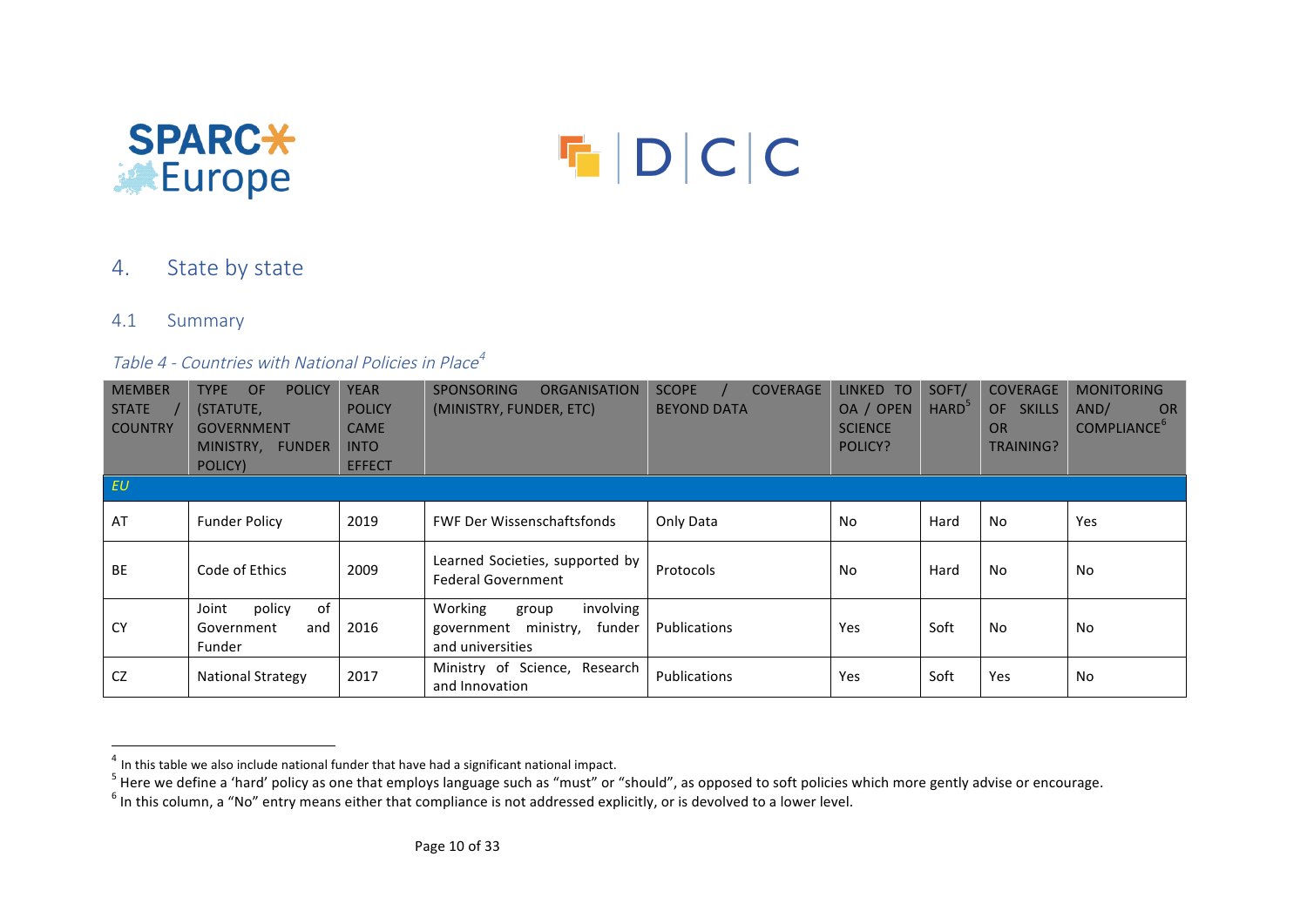

# $F | D | C | C$

| <b>MEMBER</b><br><b>STATE</b><br><b>COUNTRY</b> | <b>POLICY</b><br><b>TYPE</b><br><b>OF</b><br>(STATUTE,<br><b>GOVERNMENT</b><br>MINISTRY, FUNDER<br>POLICY) | <b>YEAR</b><br><b>POLICY</b><br><b>CAME</b><br><b>INTO</b><br><b>EFFECT</b> | <b>SPONSORING</b><br><b>ORGANISATION</b><br>(MINISTRY, FUNDER, ETC)                                                  | <b>COVERAGE</b><br><b>SCOPE</b><br><b>BEYOND DATA</b>                         | LINKED TO<br>OA / OPEN<br><b>SCIENCE</b><br>POLICY? | SOFT/<br>HARD <sup>5</sup> | <b>COVERAGE</b><br>OF SKILLS<br><b>OR</b><br><b>TRAINING?</b> | <b>MONITORING</b><br>AND/<br><b>OR</b><br>COMPLIANCE <sup>6</sup> |
|-------------------------------------------------|------------------------------------------------------------------------------------------------------------|-----------------------------------------------------------------------------|----------------------------------------------------------------------------------------------------------------------|-------------------------------------------------------------------------------|-----------------------------------------------------|----------------------------|---------------------------------------------------------------|-------------------------------------------------------------------|
| DK                                              | <b>National Plan</b>                                                                                       | 2015                                                                        | involving<br>Steering<br>group<br>universities,<br>libraries<br>and<br>ICT<br>infrastructure<br>national<br>provider | Software, protocols                                                           | <b>No</b>                                           | Hard                       | Yes                                                           | No                                                                |
| ES                                              | <b>State Plan</b>                                                                                          | 2018                                                                        | Ministry                                                                                                             | data<br>alongside<br>Covers<br>many other RDI related<br>issues, including OA | Yes                                                 | Soft                       | Yes                                                           | No                                                                |
| FI.                                             | <b>National Plan</b>                                                                                       | 2014                                                                        | Ministry                                                                                                             | Publications,<br>tools,<br>methodologies                                      | Yes                                                 | Hard                       | Yes                                                           | Yes                                                               |
| <b>FR</b>                                       | Law/National Plan                                                                                          | 2016/2018                                                                   | Parliament/Ministry                                                                                                  | data<br>alongside<br>Covers<br>many other ICT related<br>issues, including OA | Yes                                                 | Hard                       | No/Yes                                                        | <b>No</b>                                                         |
| <b>DE</b>                                       | <b>Funder Policy</b>                                                                                       | 2010                                                                        | <b>Research Council</b>                                                                                              | Software, methods                                                             | <b>No</b>                                           | Hard                       | <b>No</b>                                                     | <b>No</b>                                                         |
| IE                                              | <b>National Framework</b>                                                                                  | 2019                                                                        | Ministry for<br>Training,<br>Skills,<br>Innovation,<br>Research<br>and<br>Development                                | Publications,<br>Infrastructure                                               | No                                                  | Hard                       | Yes                                                           | Yes                                                               |
| LT                                              | Law / Funder Policy                                                                                        | 2016                                                                        | Research Council / Parliament                                                                                        | <b>Publications</b>                                                           | Yes                                                 | Hard                       | No                                                            | Yes                                                               |
| <b>NL</b>                                       | Plan<br>National<br>Concordat                                                                              | 2017                                                                        | Ministry                                                                                                             | Publications                                                                  | Yes                                                 | Soft                       | Yes                                                           | Yes                                                               |
| PT                                              | <b>Funder Policy</b>                                                                                       | 2014                                                                        | <b>Research Council</b>                                                                                              | Samples,<br>software,<br>models                                               | <b>No</b>                                           | Soft                       | No                                                            | No                                                                |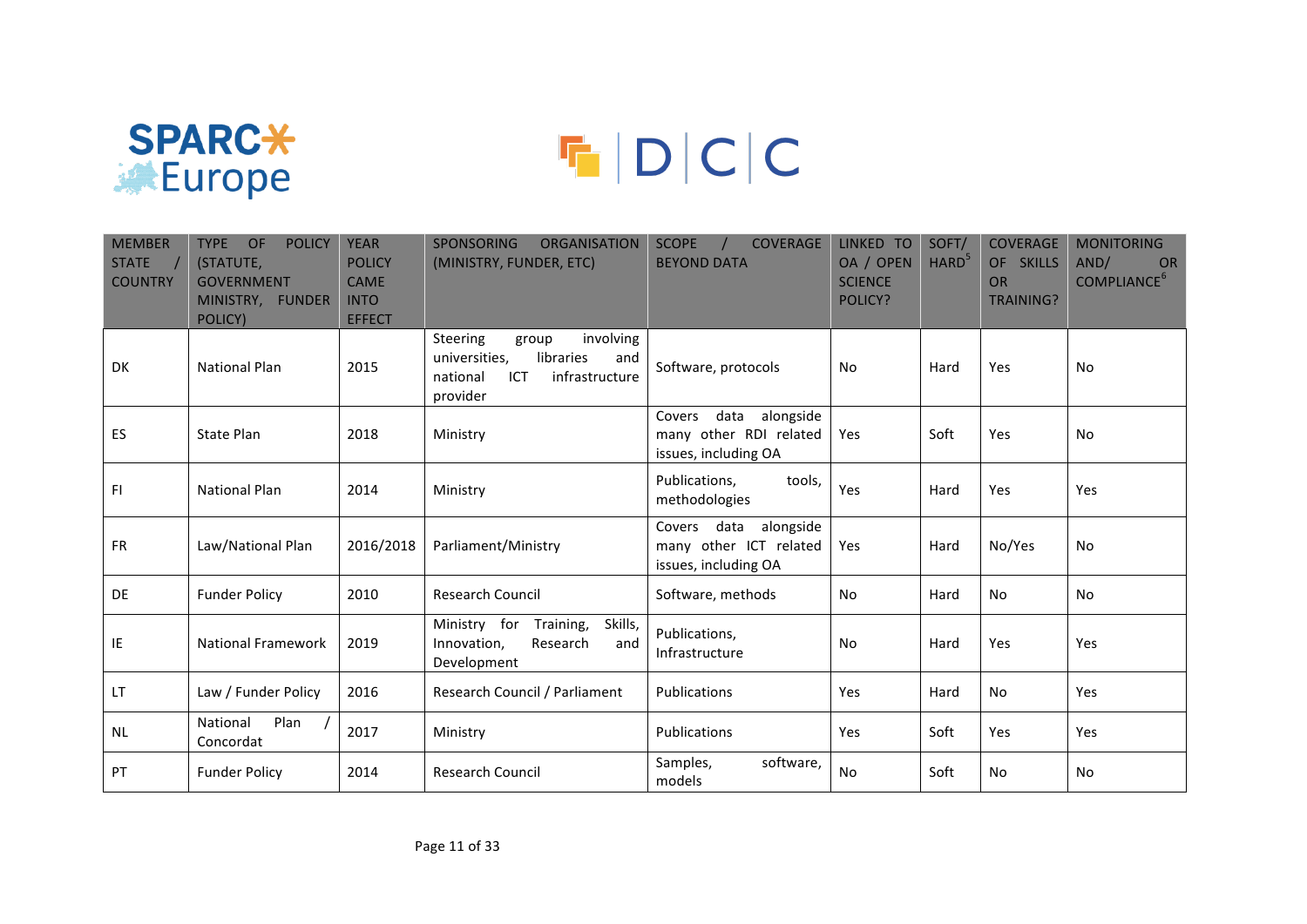

## FDCC

| <b>MEMBER</b><br><b>STATE</b><br><b>COUNTRY</b> | <b>POLICY</b><br><b>TYPE</b><br><b>OF</b><br>(STATUTE,<br><b>GOVERNMENT</b><br>MINISTRY, FUNDER<br>POLICY) | <b>YEAR</b><br><b>POLICY</b><br><b>CAME</b><br><b>INTO</b><br><b>EFFECT</b> | <b>SPONSORING</b><br><b>ORGANISATION</b><br>(MINISTRY, FUNDER, ETC)             | <b>COVERAGE</b><br><b>SCOPE</b><br><b>BEYOND DATA</b>                         | LINKED TO<br>OA / OPEN<br><b>SCIENCE</b><br>POLICY? | SOFT/<br>HARD <sup>5</sup> | <b>COVERAGE</b><br>OF .<br><b>SKILLS</b><br>OR<br><b>TRAINING?</b> | <b>MONITORING</b><br>AND/<br><b>OR</b><br><b>COMPLIANCE</b> <sup>6</sup> |
|-------------------------------------------------|------------------------------------------------------------------------------------------------------------|-----------------------------------------------------------------------------|---------------------------------------------------------------------------------|-------------------------------------------------------------------------------|-----------------------------------------------------|----------------------------|--------------------------------------------------------------------|--------------------------------------------------------------------------|
| SI                                              | <b>National Policy</b>                                                                                     | 2015                                                                        | Government                                                                      | <b>Publications</b>                                                           | <b>Yes</b>                                          | Hard                       | Yes                                                                | Yes                                                                      |
| UK                                              | Policy<br>Funder<br>Concordat                                                                              | 2015/2016                                                                   | Funding<br>Research<br>Council,<br>Councils,<br>Universities, Private<br>Funder | Software (in the FAQs and<br>Concordat)                                       | <b>No</b>                                           | Hard                       | Yes                                                                | <b>No</b>                                                                |
| <b>NON-EU</b>                                   |                                                                                                            |                                                                             |                                                                                 |                                                                               |                                                     |                            |                                                                    |                                                                          |
| <b>NO</b>                                       | <b>National Strategy</b>                                                                                   | 2017                                                                        | Government                                                                      | Only data                                                                     | <b>No</b>                                           | Hard                       | <b>No</b>                                                          | <b>No</b>                                                                |
| <b>CH</b>                                       | White Paper                                                                                                | 2014                                                                        | Universities                                                                    | data<br>alongside<br>Covers<br>many other ICT related<br>issues, including OA | Yes                                                 | Hard                       | Yes                                                                | Yes                                                                      |
| <b>RS</b>                                       | National policy                                                                                            | 2018                                                                        | Ministry                                                                        | Open Science                                                                  | Yes                                                 | Soft                       | Yes                                                                | Yes                                                                      |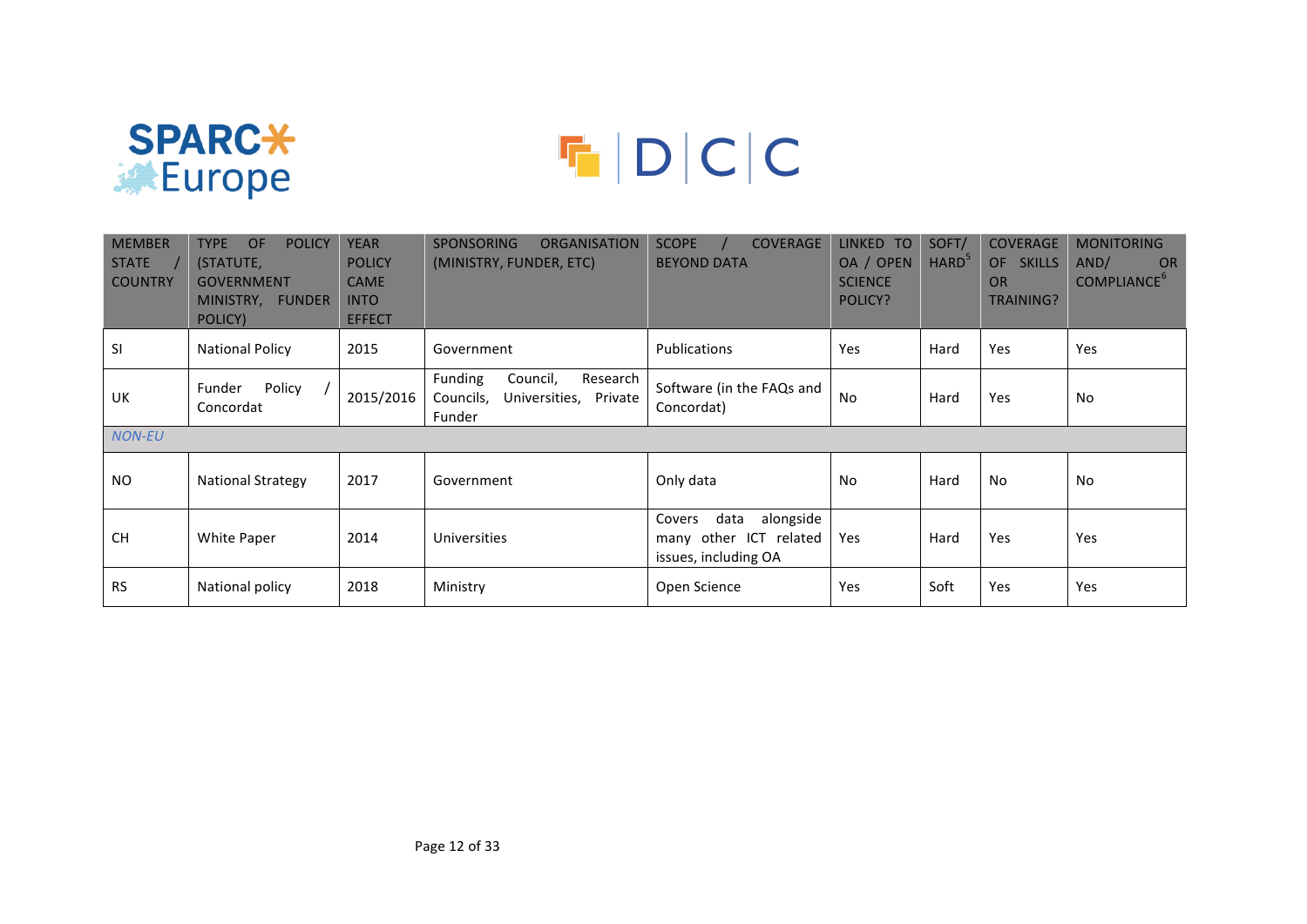



#### 4.2 Member states with existing national policies (14/28)

#### AUSTRIA (AT)

Austria has no national policies at present, but the Austrian Science Fund (FWF) has an open science policy, which mandates open access to research data, collected and/or analysed using FWF funds for projects approved from 1 January 2019, under new guidelines. The guidelines were developed following a pilot project of 12 research projects. The guidelines mandate open access to research data on which the research publications of the project are based. Research data are all data necessary to reproduce and to verify the results of the publications, including the associated metadata. All research data and their metadata should be FAIR (findable, accessible, interoperable and reusable) the guidelines provide criteria for choosing repositories, licencing models and persistent identifiers.

#### BELGIUM (BE)

#### *Policy specifics*

An Open Access clause was adopted in the Belgian Copyright law in Sep. 2018. This law gives authors the right to make research publications available in open access if the publication is a result of research funded by public funds for at least 50%, with a maximum embargo period of 6 months for STM and 12 months for SSH. The law doesn't mention data specifically. This law completes and reinforces the recent decree of the fédération Wallonie-Bruxelles (FWB) which requires the deposit in open access of scientific articles in institutional repositories. We have included this law here, as it demonstrates Belgium's commitment to OA, which could see a stronger focus on research data in the future.

Preserving and providing access to data to allow verification of published research is addressed within the "Code of Ethics for Scientific Research in Belgium", which states that "the primary data of a research project and the protocols must be kept and made accessible during a determined and sufficient period of time. When publications, especially review and summary articles, do not contain all the necessary data for verification, the data should nevertheless be available." (p8.) The rationale for RDM stems from the need for verifiability of research results.

The Belgian approach, which is similar in some ways to Estonia's Statement of Principles, was led by the Learned Societies of Belgium, with the support of the Federal Government, and covers both primary data and the protocols and methods required to replicate scholarly findings. The document draws legitimacy from its origins within the Belgian learned societies, claiming that: "A code of ethics offers advantages in relation to legal or statutory standards. Indeed, it is impossible to elaborate precise rules covering all cases and circumstances. Furthermore, a code, which is based on the values shared by researchers, has a greater moral legitimacy than the rules imposed top down."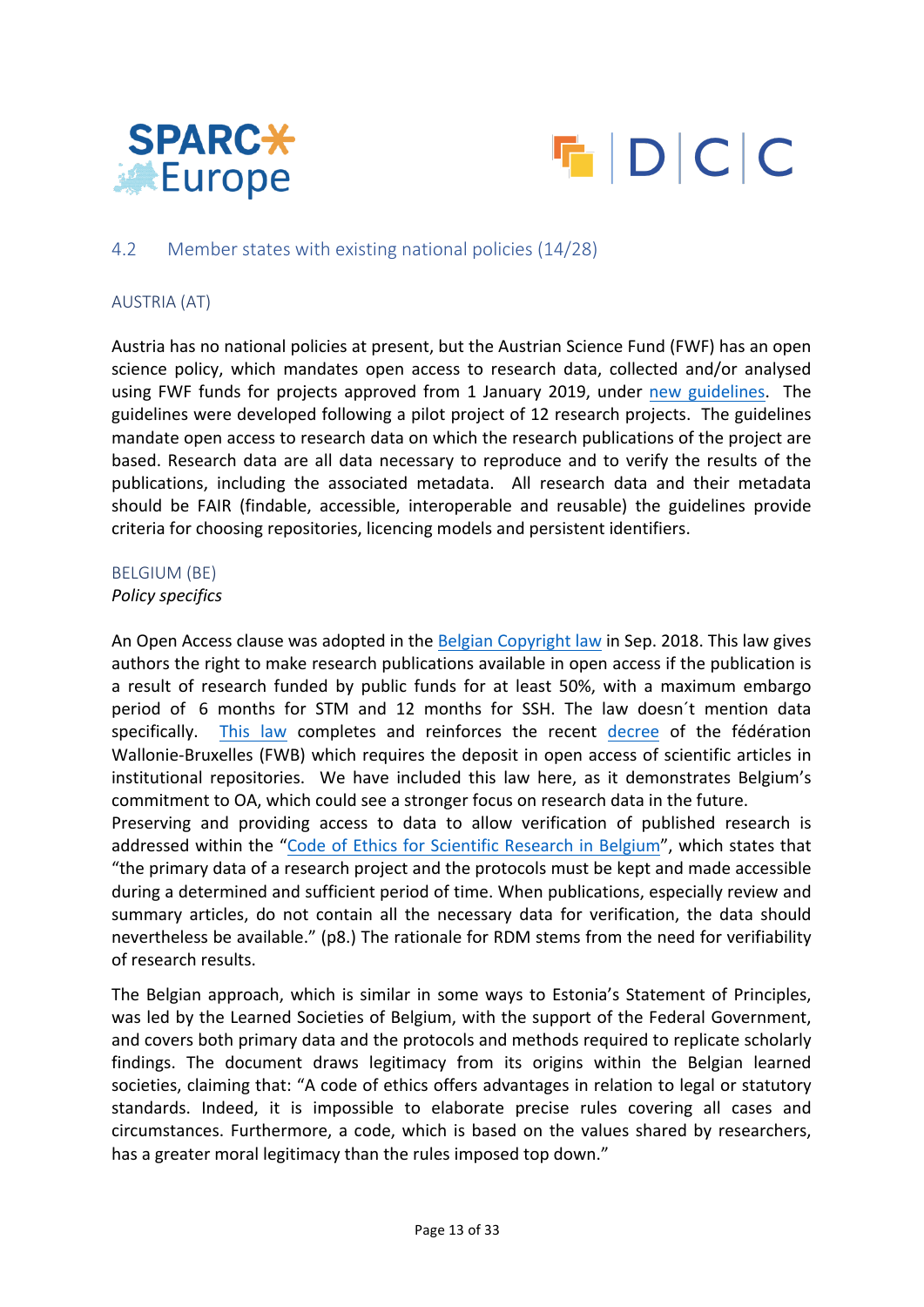



It is noteworthy for being the longest-lived of the policies considered in this report. While this is a 'hard' policy in terms of its language, the policy appeals more to the scholar's sense of being part of a community sharing high standards than some other 'carrot-and-stick' types approaches. This is demonstrated by the process of its creation, via the Learned Societies. Skills and training are addressed only in very general terms, in that researchers must become skilled in all techniques necessary to conduct their research, data management being but one of these.

#### *Additional information*

In addition to the Code of Ethics, "The Brussels Declaration on Open Access" of 2012 (signed by the federal, Flemish and Brussels-Wallonia Science Ministers), commits the signatories to "investigating possibilities and new opportunities in the broad Open Access field, all in frequent collaboration with relevant stakeholders, considering Open Access to scientific publications a forerunner of new initiatives in the 'Open Data' and 'Open Science' areas".

Research Foundation Flanders (FWO), a national funding agency now mandates the use of DMPs for all projects funded by the agency.<sup>7</sup>

#### CYPRUS (CY)

The Cypriot national policy for Open Access was developed via a working group including government, national funder and universities, and approved at Government level in 2016, although – as with the Portuguese and Norwegian policies – it is important to note that the Cypriot policy encourages without mandating; the Horizon 2020 Open Data Pilot is currently the only 'hard' mandate governing HE research in Cyprus. The national policy has also been adopted by the national funder, the Research Promotion Foundation (RPF), and universities are expected to follow the national policy, but are also free to create their own institutional policies which align with it. The policy covers both data and Open Access publications. Having recently come into effect, the policy's efficacy has not received any formal monitoring, although this expected to begin when the first batch of funded projects begin to complete, although the OpenAIRE NOAD in the country has already reported contact from researchers asking for help in meeting the policy expectations: an encouraging sign, although obviously for a larger country (Cyprus has a population of 1.1M) such an approach would not scale.<sup>8</sup>

 

<sup>7</sup> https://www.fwo.be/en/the-fwo/organisation/data-management-plan/

 $8$  The policy is currently available only in Greek, although colleagues in Cyprus have offered to produce an English translation as a result of this study's interest in the Cypriot national approach.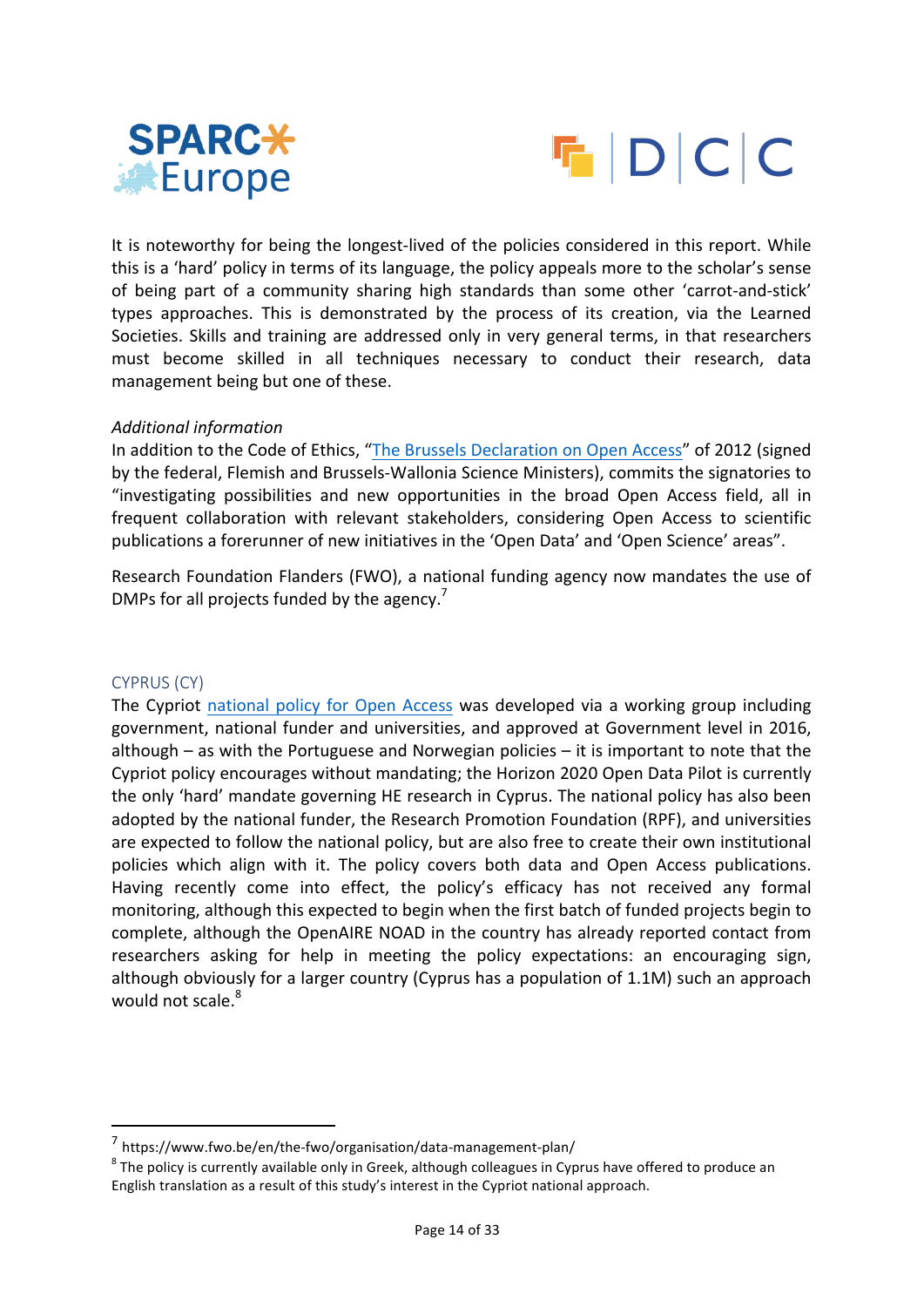



#### CZECH REPUBLIC (CZ)

A National Strategy on Open Access To Scientific Information (2017–2020) was approved by the Government in 2017, which covers both research publications and research data. This document originates from the office of the Deputy Prime Minister and is pitched at quite a high level. In the first half of 2019, a long foreseen Action Plan for Implementation of the National Strategy on Open Access to Scientific Information of the Czech Republic for 2017– 2020 was approved by the Czech Government. The Action Plan defines concrete goals and methods in the aim of fulfilling general ideas of the National Strategy.

Besides the National Strategy, several research institutions in the Czech Republic have their own Open Access policies, for example, AV ČR, MUNI, VŠB-TUO, and VUT, to name some of them. A brief overview of the current situation of Open Access in the Czech Republic can be found at http://openaccess.cz/en/open-access-in-the-czech-republic/.

#### DENMARK (DK)

A Danish National Strategy for Open Access was published in June 2018. The strategy states that the implementation of Open Access is to take place through the green model and to monitor the transition this transition to OA publications, an OA indicator service has been set up. With regard to open access to research data The Ministry of Higher Education commissioned experts in 2017 to carry out a preliminary analysis of the potential for implementing FAIR data in Denmark, which may be a precede policy or strategy formation in this area. The report was published in March 2018 and highlights, for example, the need for national co-ordination and cooperation across research actors, libraries and research funding actors. The ministry webpage refers to a longstanding tradition of data management and refers back to work carried out in 2014 carried out by the Steering Group for National Data Management, which presented a strategy on data management in 2015 (in Danish.) This advocates a structured, holistic approach to data management, data preservation and data infrastructures, with a bottom-up process based on stakeholder collaboration. (Source: NordForsk (2016), "Open Access to Research Data - Status, Issues and Outlook"). A National Forum for Data Management (Danish language) was formed in 2015, with representatives from the Danish universities and national libraries and a secretariat from DeIC. Its vision is "to promote academic and research initiatives in research data management within universities, and link them in a national and international cooperation."

The Danish policy employs terms such as "should" and "shall", although practical implementation and monitoring are devolved to individual research organisations via their own policies and procedures. The strategy, being a national one, is quite wide-ranging, covering both data and the software/protocols necessary to re-run experiments (although not publications, which are mentioned only in passing), noting also the need to foster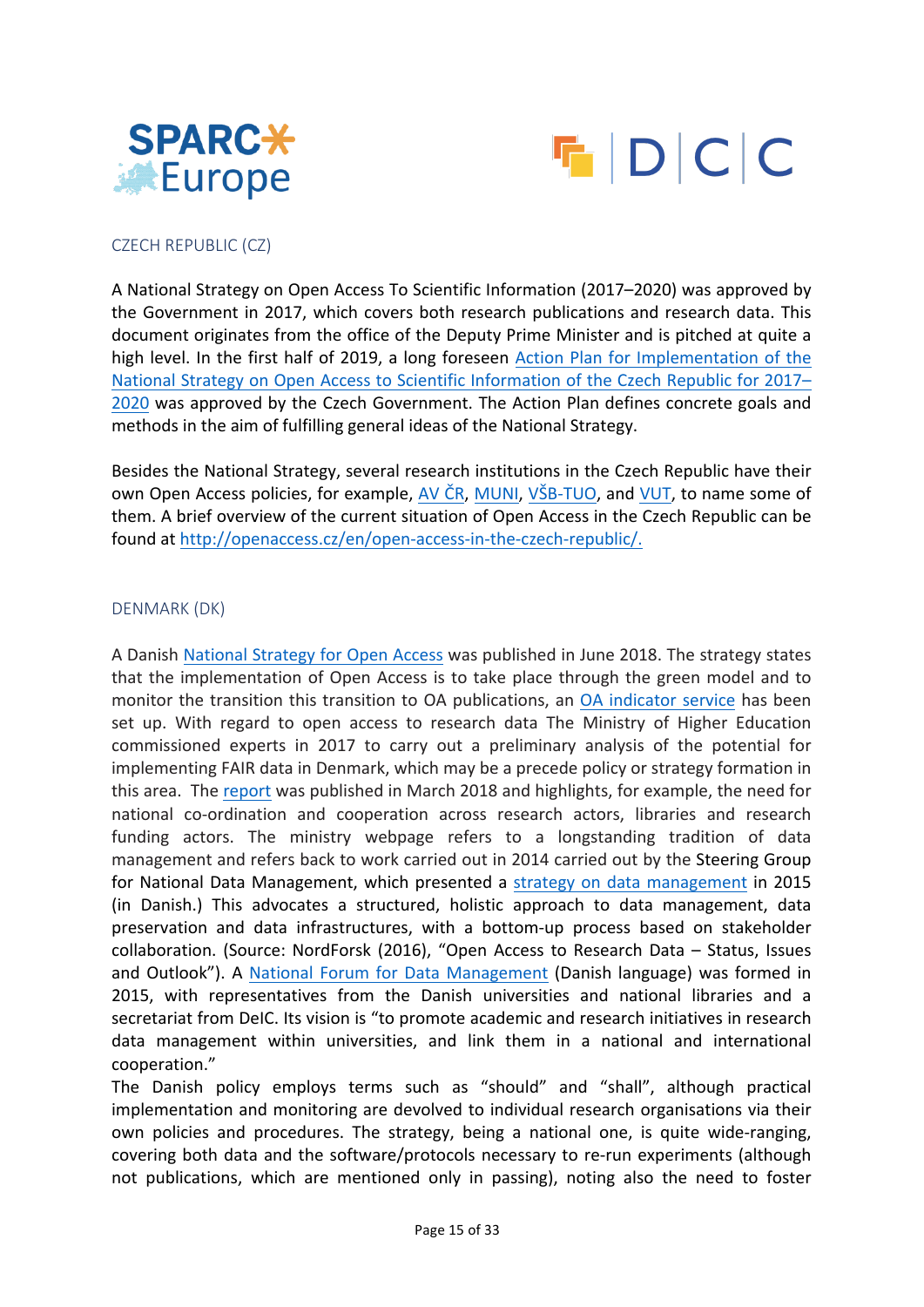



research data management skills. The strategy is clearly the product of considerable liaison across and between stakeholder groups, and is sensitive to the differences between academic disciplines in terms of how research data management should be organised in practice. 

#### FINLAND (FI)

The Finnish universities' council of rectors (UNIFI) established the 2018 Open Science and data - Action Programme for the Finnish Scholarly Community, which is being co-ordinated by The Federation of Finnish Learned Societies. The Action programme refers to FAIR data as one of the key three themes of the programme, the other two being ' open publications' and 'culture of openness'. The action programme follows on from the development of Finland's "Open Science and Research Roadmap 2014–2017", which was led by the government's Ministry of Education and Culture, and sets out the policy framework for a national approach. The document is both ambitious  $-$  its aim is "to make Finland the leading country for openness in science and research by 2017, and for the opportunities afforded by open science to be extensively harnessed in Finnish society"  $-$  and it is consequently broad in scope, covering publications, data, methods and tools. It is linked to the national Open Access strategy, and is complemented by an Open Science Handbook and a Data Management Guide for Finnish researchers.

The language used is relatively hard, using terms such as "will" rather than "should". Monitoring and compliance responsibilities are divided amongst stakeholder groups, and responsibility for skills and training is delegated to the Doctoral Training Centres, placing it firmly within the academic domain, and putting the emphasis on shared best practice as opposed to a top-down mandate. The Roadmap refers to a forthcoming Certificate of Open Research, due in 2017.

#### FRANCE (FR)

The French approach is, together with Lithuania, the most high level of all: the "Law for a Digital Republic" (Loi n°2016-1321 pour une République numérique,) passed by the French Senate in 2016. Designed by the French government as a framework for the development of the entire national digital economy, this is also the most wide-ranging of all the policies examined in this study, covering a multitude of digital issues, including both Open Access publications and research data. Article 30 ensures the re-usability of open data deriving from public funding:

When data result from a research activity funded for at least half by the State, local authorities or public institutions, by national agencies or by European Union grant are not protected by a specific right or a particular regulation and have been made public by the researcher, the institution or the research agency, their reuse is free. The publisher of a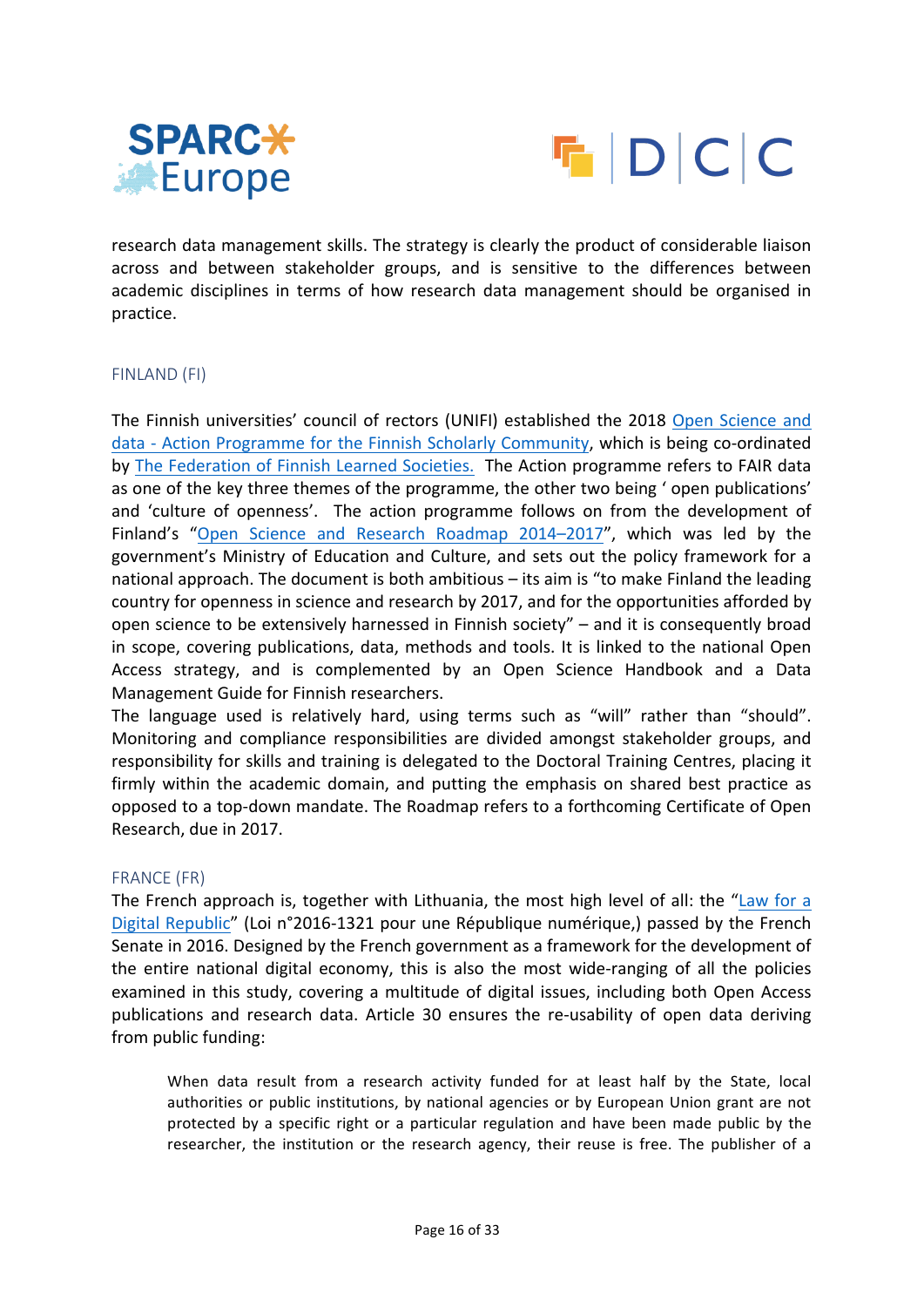



scientific publication [...] cannot limit the reuse of the research data made public in the publication.9

The French law is unlike most of the other policies in that it focuses on rights, rather than obligations, such as the right to access research data and the right to deposit publications in an Open Access repository. In practical terms, it seems somewhat obvious to say that implementation and monitoring will not be the duty of the French parliament but rather devolved to individual research organisations and publishers, although the ultimate arbiter of any disputes will be the French legal system. Being a law, it is very much a hard policy.

Training is addressed in a sense, although as such a wide-ranging document this is not specifically in the context of data, but rather about the role of trade organisations in developing skills, which could conceivably be extrapolated to a Learned Societies/HE context.

In July 2018, The Ministry of Higher Education, Research and Innovation adopted the ambition National Plan for Open Science. The plan presents three broad commitments under the headings:

- *'Generalising Open Access to Publications'*
- *'Structuring Research Data and Making it Available through Open Access'*
- *'Be part of a sustainable European and international open science dynamic'*

Each commitment is accompanied by a short Roadmap section, which outlines the stepping stones to meeting each commitment. The section on open data can be summarised in the following quote:

*"Our ambition is to make sure that the data produced by French public research are gradually structured in accordance with FAIR principles (Easy to find, Accessible, Interoperable, Reusable), preserved and, when this is possible, open.*"<sup>10</sup>

The Plan references the "Artificial Intelligence Strategy" which was launched in March 29, 2018, where the President announced the establishment of openness principles by default for all data published by projects funded by public funds. The plan furthermore recognizes the limitations placed on some data by law, professional secrecy, commercial limitations and IPR issues etc. Data processing will now be an eligible research expense in funded projects and researchers will be invited to submit their data to in certified data repositories. The plan also states that Data Management Plans will be

 <sup>9</sup> OpenAIRE blog, *New French Digital Republic Law boosts support for OA and TDM,* 29.11.2016. https://www.openaire.eu/blogs/new-french-digital-republic-law-boosts-support-for-oa-and-tdm-1<sup>10</sup><br><sup>10</sup> National Plan for Open Science (2018) p.6. http://cache.media.enseignementsuprecherche.gouv.fr/file/Recherche/50/1/SO\_A4\_2018\_EN\_01\_leger\_982501.pdf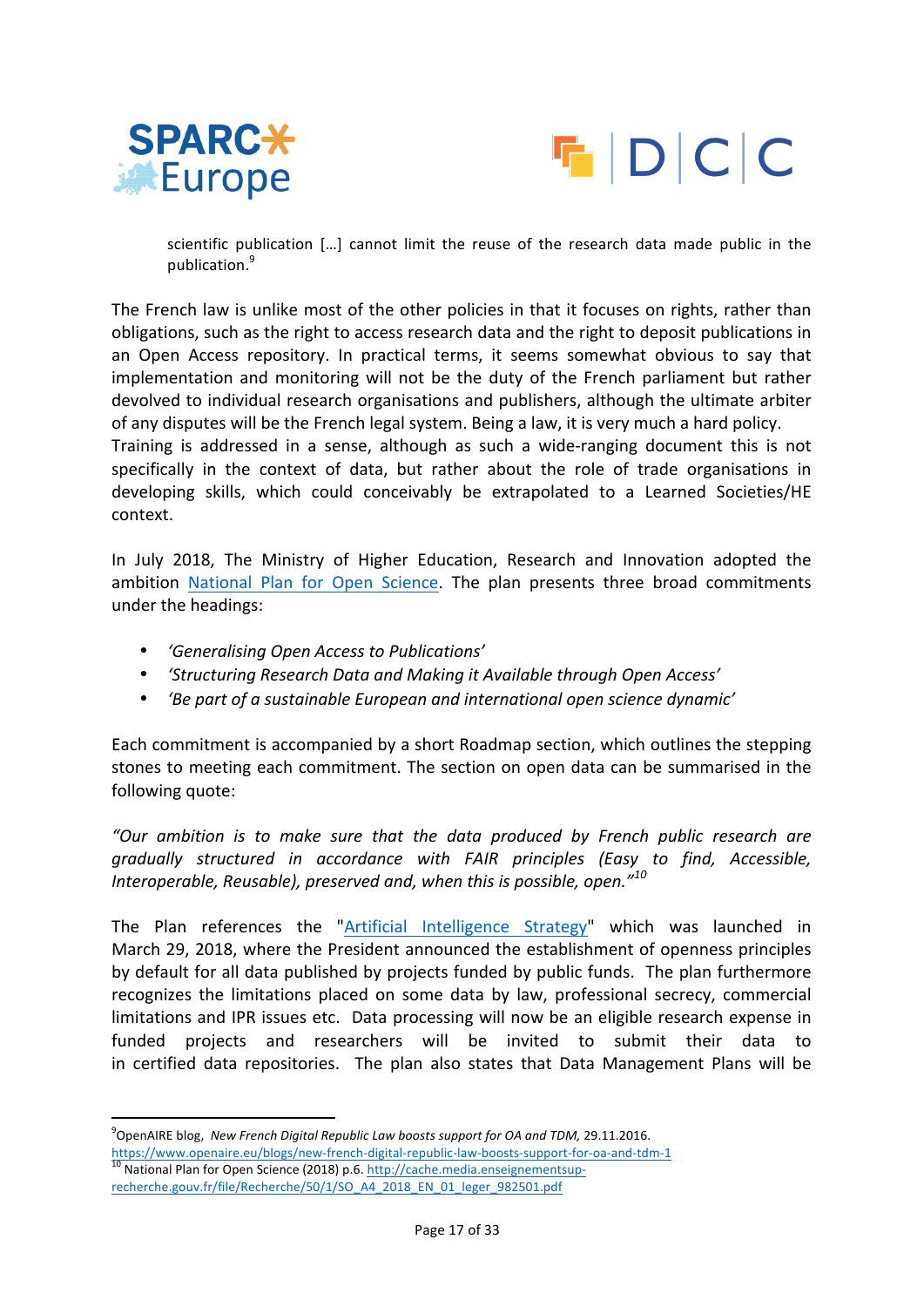



generalized; a prize for research data will be set up to reward and highlight research teams who are excelling this this area and pledges the support of France to the RDA The plan pledges the support of France to the RDA and software and technical solution development in this field.

#### *Additional information*

As a member of the G8, together with Germany, Italy and the UK, France is party to the G8 science ministers statement, made in London on 12 June  $2013$ .<sup>11</sup> This statement "proposes to the G8 for consideration new areas for collaboration and agreement on global challenges, global research infrastructure, open scientific research data, and increasing access to the peer-reviewed, published results of scientific research."

#### GERMANY (DE)

#### *Policy specifics*

Germany, DFG (the main German research funder) has "DFG Guidelines on the Handling of Research Data," which also point towards a set of "Principles for the Handling of Research Data" developed in partnership between a number of high profile German research organisations and adopted by the Alliance of German Science Organisations in June 2010. The DFG policy focuses on research data, although it also addresses the software and methods necessary for validation and/or replication. It is a hard policy, and does not explicitly address skills or training, but does make reference to the necessity of national infrastructure funding, which could be seen to cover human as well as technical infrastructure. (The accompanying Principles document, an analogue of which the UK also uses in its FAQs, does address skills explicitly.)

As with the Dutch approach, the German policy emphasises the need to formally recognise the effort and time required for data management:

The commitment and efforts of researchers to make research data available, for example the subject-specific further development of the discussion process or the technical possibilities of archiving, evaluating and networking research data should be given greater emphasis in the appraisal of scientific qualifications and achievements.

#### *Additional information*

In 2016 the Helmholtz Association, a union of 18 German scientific-technical and biologicalmedical research Centres, adopted a position paper on the management of research data. This includes a commitment to "store research data from the Centres within suitable data infrastructures and make them available openly and free of charge for subsequent use by science and society."

 $11$  G8 Science Ministers Statement (2013), URL:

https://www.gov.uk/government/uploads/system/uploads/attachment\_data/file/206801/G8\_Science\_Meetin g\_Statement\_12\_June\_2013.pdf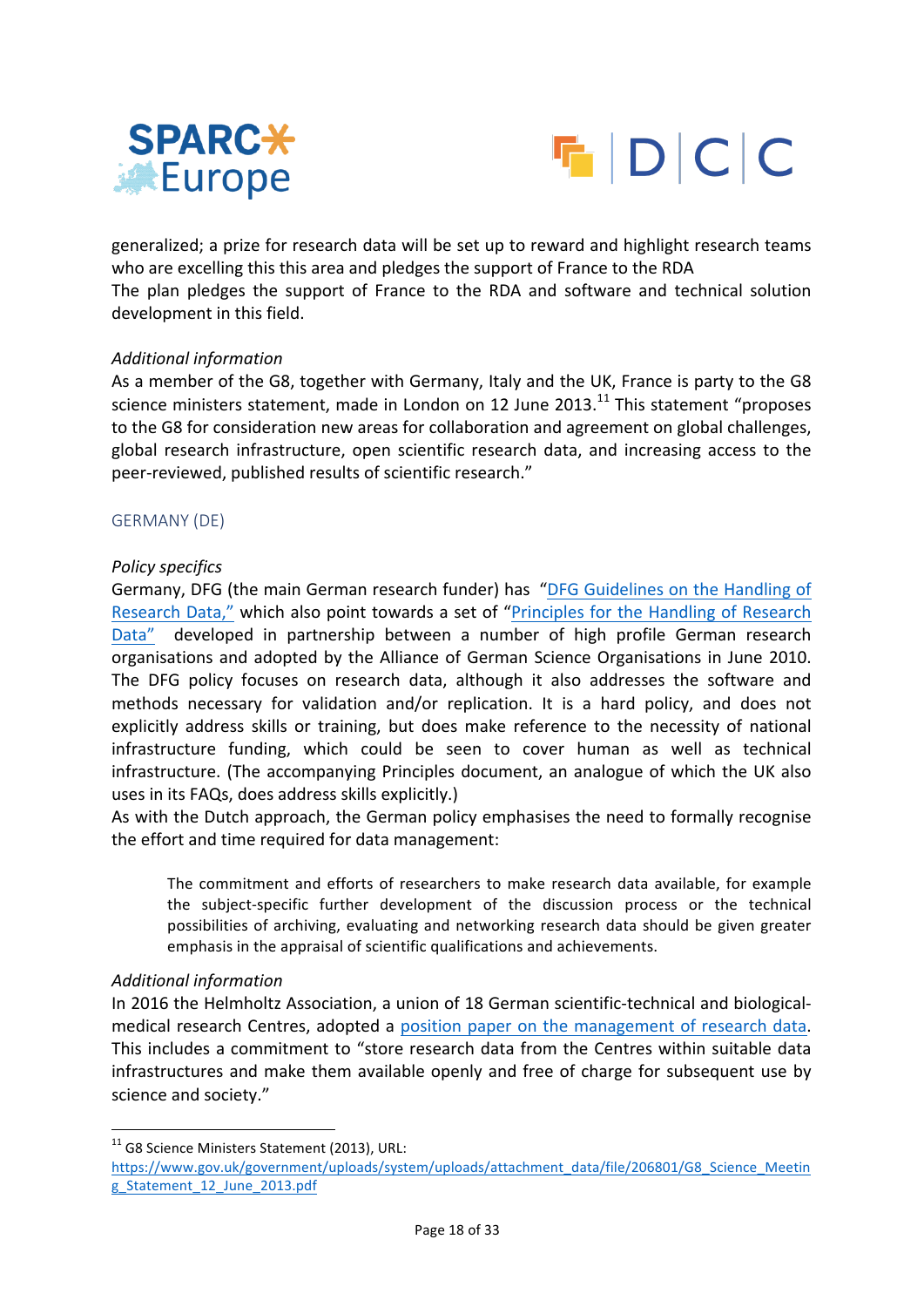



As a member of the G8, together with France, Italy and the UK, Germany is party to the G8 science ministers statement, made in London on 12 June 2013.<sup>12</sup> This statement "proposes" to the G8 for consideration new areas for collaboration and agreement on global challenges, global research infrastructure, open scientific research data, and increasing access to the peer-reviewed, published results of scientific research."

#### LITHUANIA (LT)

#### *Policy specifics*

Although Lithuania has a Law on Higher Education and Research (2009, revised 2015 and 2016) which covers Open Access and research data, stipulating that "the results of all research works carried out in state higher education and research institutions must be communicated to the public," in practice the more relevant policy document is the Research Council of Lithuania's "Guidelines on Open Access to Scientific Publications and Data" (2016). These guidelines likewise cover both publications and data. Skills are not addressed, but responsibilities for various aspects of Open Access and Open Data are covered in detail, indeed in more explicit detail than most of the other national policies. As with France, the only other EU country known to have enshrined OA and research data in law, the focus is more on rights than on obligations, and the inference is that universities will be responsible for developing their own policies, procedures, guidance and monitoring systems.

#### *Additional information*

Some research institutions in Lithuania, including Kaunas University of Technology Lithuanian University of Health Sciences, Mykolas Romeris University, Vytautas Magnus University, Lithuanian University of Educational Sciences and Vilnius Gediminas Technical Universityare understood to have adopted institutional policies aligned with the Research Council guidelines, the Horizon 2020 Open Access Mandate and Open Research Data Pilot, and the Guidelines on Data Management in Horizon 2020.<sup>13</sup>

#### NETHERLANDS (NL)

Open data is addressed within the "National Plan Open Science" which deals with data as well as other research outputs. There is also a National Coordination Point for Research Data Management. The National Plan is sponsored by the government's Ministry of Education, Culture and Science, and covers OA publications and data in detail. The document outlines ambitions to make research data optimally suited for reuse. Furthermore, to set clear and agreed technical and policy-related preconditions to facilitate reuse of research data, including provision of the necessary expertise and support. Mention is also made of other "Open" components, such as software and methods, but these are

<sup>&</sup>lt;sup>12</sup> G8 Science Ministers Statement (2013), *op. cit.* 13 Further information / open-access-lithuania is available in the blog post at http://eifl.net/eifl-in-action/open-access-lithuania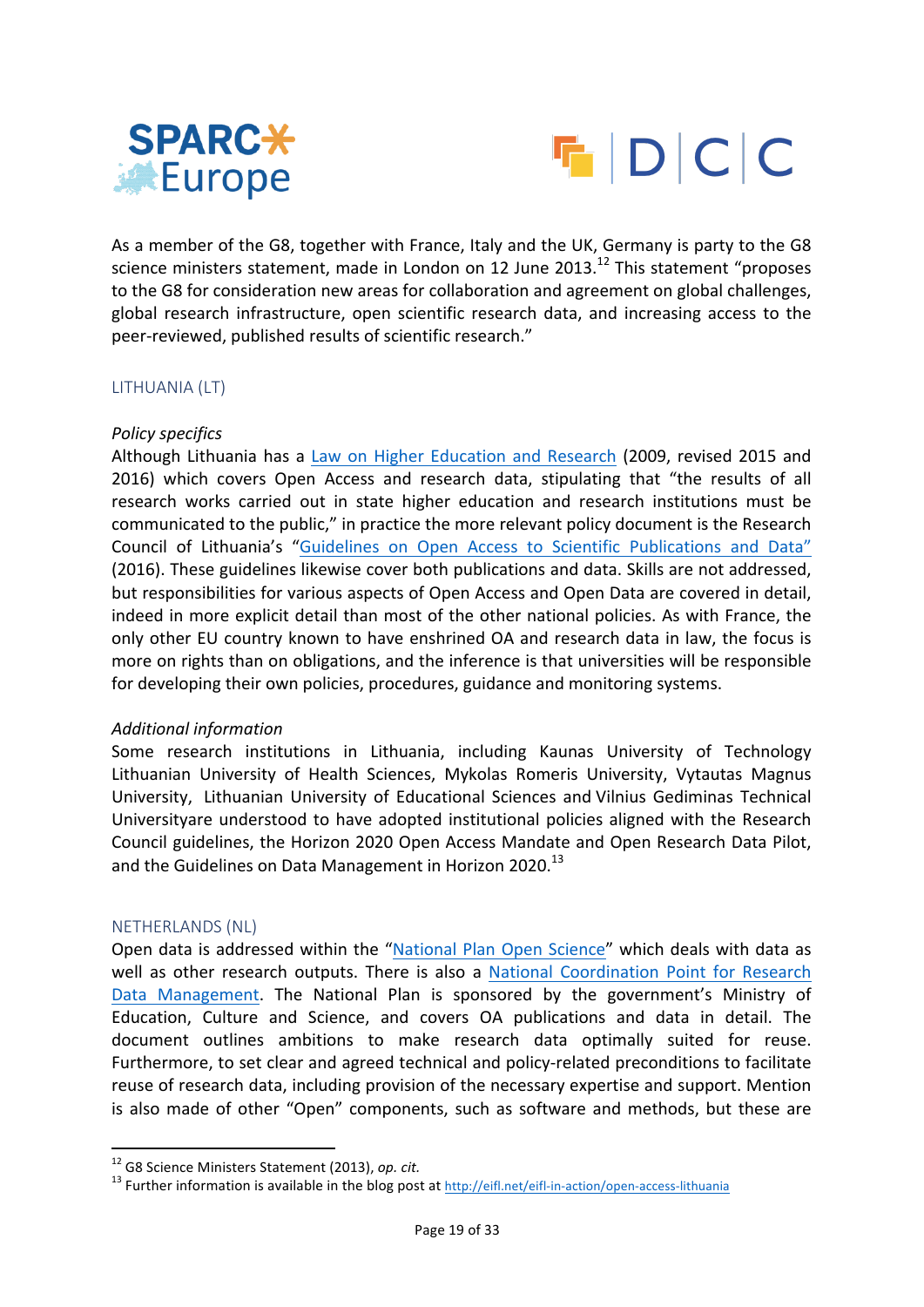



deferred/devolved to the National Platform for Open Science.) This is a relatively soft policy, speaking of ambitions rather than requirements, and addresses both the need for evaluation/ monitoring approaches, and also  $-$  encouragingly  $-$  incentives and rewards for engagement and effort.

The national funding agency Netherlands Organisation for Scientific Research (NWO) has since 2016 mandated Data Management Plans and that data should be made open and available as is possible. The policy also makes reference to the FAIR principles and provides links to support resources for applicants on how to create and maintain a DMP throughout the course of each project. $14$ 

#### PORTUGAL (PT)

#### *Policy specifics*

 

A preparation of a National Policy for Open Science is underway in Portugal. The work is initiated by the Government and Ministry for Science, Technology and Higher Education (MCTES). The website set up for Open Science in Portugal, describes the three pillars of the policy to be: (1) transparency in practices, methodology, observation and data collection, (2) public availability and re-use of scientific data, (3) public access and transparency in scientific communication, (4) use of web-based tools to facilitate scientific collaboration. FCT (the national research funder) has a policy on management and sharing of data and other results arising from FCT-funded research. In practice this is a general, aspirational call

for researchers to share their data, and not a mandatory policy. The policy document is brief, at under two pages in length, and very much on the soft (suggest and encourage) end of the scale. It "encourages researchers to make available the data resulting from R&D projects it finances in appropriate Open Access databases, where possible," with scope for opting out if the nature of the data does not lend itself to open sharing. The focus is on sharing data (and other research outputs, such as samples and software models) "with other *researchers.*" [our italics]

The policy suggests that a data management plan should be produced, proposing a basic template/table of contents, and that best practice be followed for whichever scientific discipline the research sits closest to. The only mandatory element of the policy is that FCT must be credited as a funder of any dataset made openly available. Skills are not addressed in the document, and  $-$  given the soft, aspirational approach  $-$  compliance is not covered either, but the document is clear that the policy will continue to be developed in order to "converge with international best practices, in particular with the initiatives of this domain that may be established within the European Union."

<sup>14</sup> NWO, Open (FAIR)data. Available at: https://www.nwo.nl/en/policies/open+science/data+management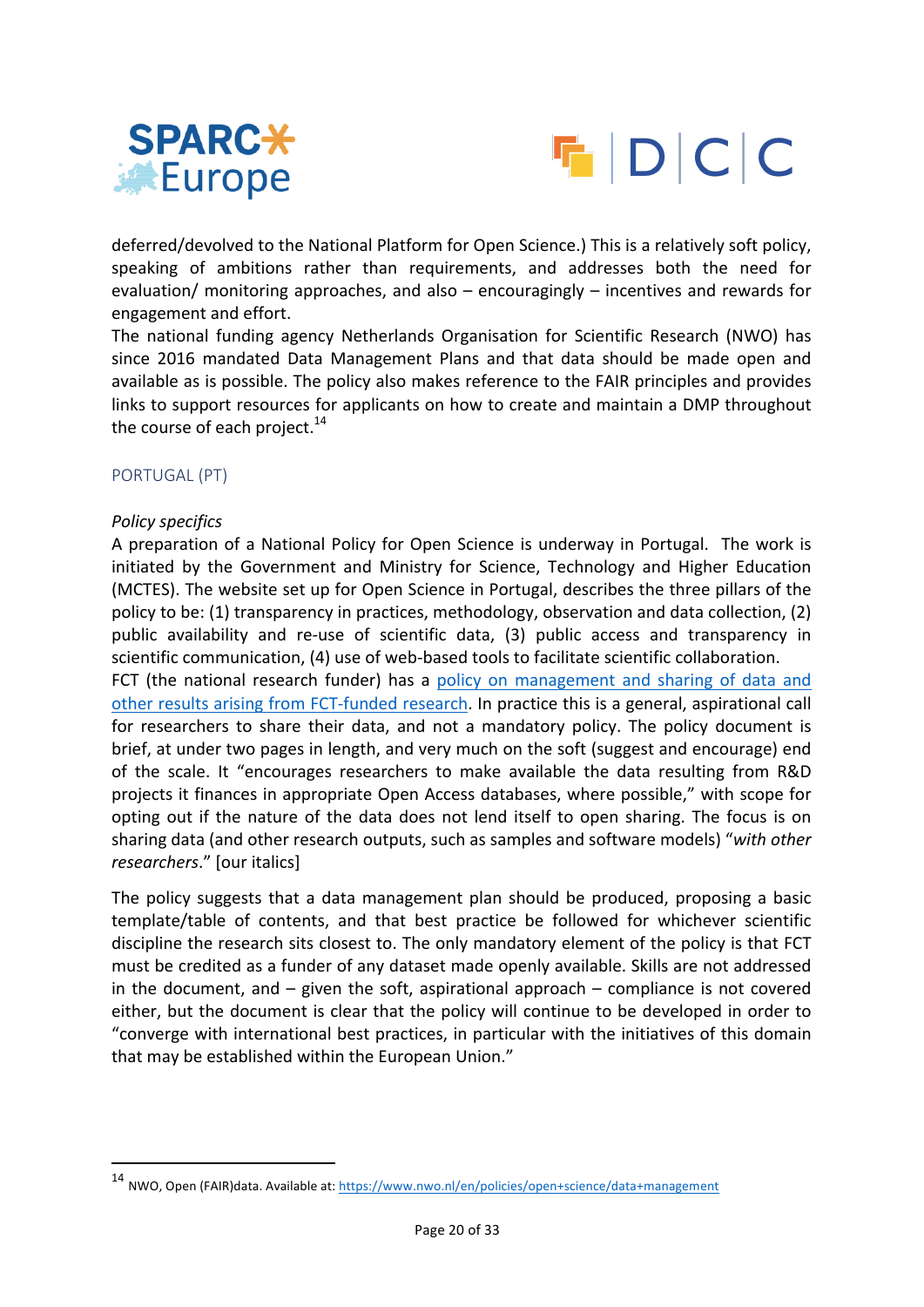



#### SLOVENIA (SI)

National open access strategy was adopted by the Government of the Republic of Slovenia in September 2015. The Strategy contains a chapter on an open data pilot, more or less in line with the EU H2020 pilot. It contains a requirement for Open Access by default, the production of a data management plan, and recommendations about where to store data for the long term. The government strategy was followed by an action plan which was implemented in 2017 wherein the national research agency will adapt the regulation and specify the scope and details of an open data pilot. It is expected that the coverage of the infrastructure will be broadened to include preservation and access as well as data storage and archiving.

#### SPAIN (ES)

The Spanish Government published the State Plan for Research, Development and Innovation 2017-2020 in January 2018. The plan includes a new focus on open access to scientific publications and research data<sup>15</sup>. The State Plan is the main instrument of the State Government for developing and achieving those objectives set at the Spanish Strategy for Science and Technology and Innovation 2013-2020, and at the Europe 2020 Strategy. The state plan presents a new focus on research data with a voluntary mandate that data from research funded by public funds should be stored and made available through Open Access for purposes of replication and reproduction of research and analysis.

The plan outlines how funded research projects may include, as an option, a plan for the management of research data that will be deposited in national/institutional/international repositories after the end of the project. The plan also recognises that data must be protected and some may not be amenable to openness for reasons of security, confidentiality or commercial reasons. The plan recommends that evaluation of researchers should take into account work published in open repositories and this regards both publications as well as research data.

Furthermore, two HE consortia ("Consorcio Madroño" in Madrid and CSUC in Catalonia) have developed RDM services to support their researchers. Work is currently underway to create guidance and policies for member institutions based on the LEARN model policy.<sup>16</sup>

<sup>&</sup>lt;sup>15</sup> 2017-2020 Plan Estatal de Investigación Científica y Técnica y de Innovación (pages 30-31) 16 LEARN, *Highlights of the fifth-*<br><sup>16</sup> LEARN, *Highlights of the Fifth LEARN Workshop in Barcelona*, 09.02.2017. http://lea learn-workshop-in-barcelona/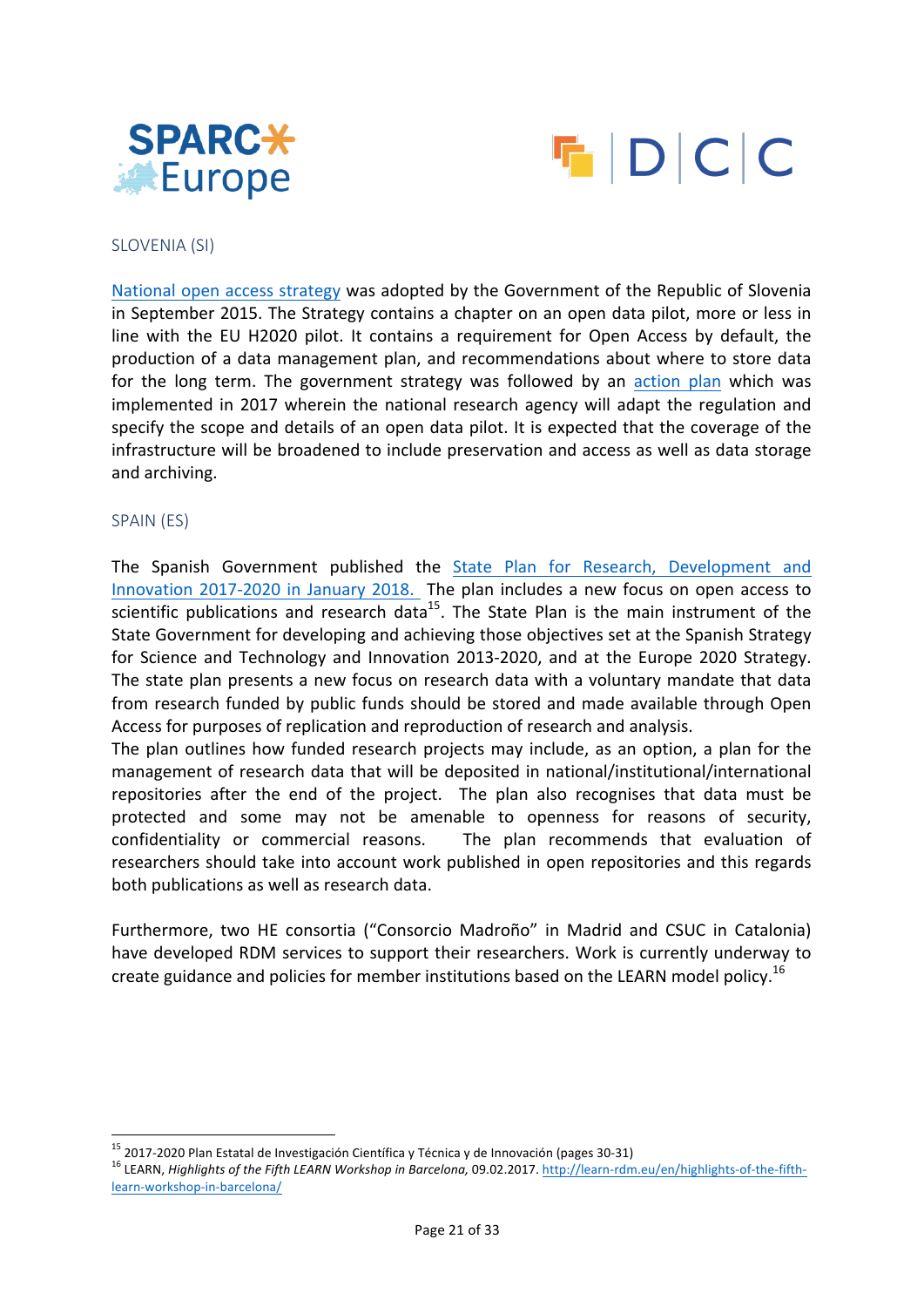



#### UNITED KINGDOM  $(UK)^{17}$

#### *Policy specifics*

In December 2018, UK Research and Innovation (UKRI), the umbrella organisation for the the UK Research Councils presented Common principles on data policy, which is the overarching framework for the individual UK Research Councils. All UKRI funded researchers should make their data available to the research community in a responsible and timely manner, unless there are justifications for not doing so. The seven principles describe publically funded research data as a "public good" that should be made openly available with as few restrictions as possible. The principles stipulate the use of data management plans, good metadata practices and citations. Furthermore, they recognise the ethical and legal barriers to publishing data, and the use of embargoes to allow researchers to fully use their data, before publication. The last principle, importantly, recognises the costs associated with data management and sharing of research data and presents that as an eligible part of research funding applications.

The UK approach is multilevel, and also comprises the high level "Concordat on Open Research Data" (2016), which was signed by the HE funding council (HEFCE), the umbrella group representing the seven national research funders (RCUK), the umbrella group representing c. 135 of the c. 1964 UK universities (Universities UK), and one large and influential private funder (the Wellcome Trust).

#### *Additional information*

As a member of the G8, together with France, Germany and Italy, the UK is party to the G8 science ministers statement, made in London on 12 June 2013.<sup>18</sup> This statement "proposes to the G8 for consideration new areas for collaboration and agreement on global challenges, global research infrastructure, open scientific research data, and increasing access to the peer-reviewed, published results of scientific research."

<sup>&</sup>lt;sup>17</sup> The United Kingdom is expected to leave the European Union in March 2019.<br><sup>18</sup> G8 Science Ministers Statement (2013), *op. cit.*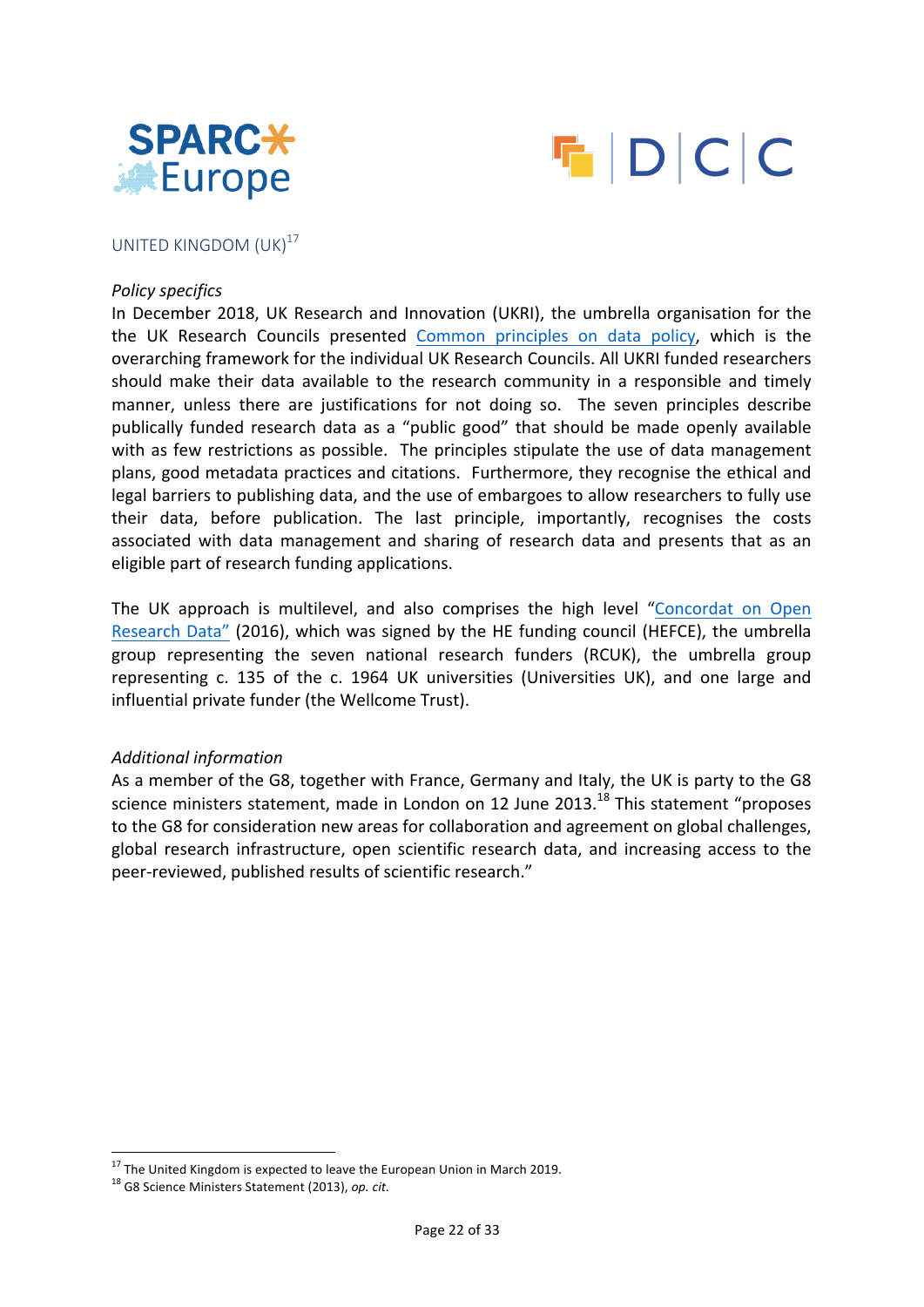



#### 4.3 Member states with no national policy but which are active in this space (12/28)

Thirteen further EU states do not yet have active policies in place, but are known to be developing national approaches.

#### BULGARIA (BG)

The Bulgarian Government published a National Strategy for Development of Scientific Research in the Republic of Bulgaria  $2017 - 2030$ . Better Science for Better Bulgaria. The strategy contains recommendations regarding the development of a national policy on open access to scientific results. Recommendation 13 states that "Planning open access and longterm conservation of the original data.The archiving of data should be planned, so as to ensure present and future access to them."<sup>19</sup>

#### CROATIA (HR)

No national policy is yet in place, but there is much on-going work in this area. National policies on access and preservation of scientific information (both publications and data) are under the responsibility of the Ministry of Science, Education and Sports. The Ministry strongly supports open access to scientific information to provide maximum impact from the research they support. The Croatian "Research and Innovation Infrastructures Roadmap 2014-2020" addresses the promotion of open access to research data, "especially data funded from public sources." (See p.8, paragraphs g to j.)

#### ESTONIA (EE)

Responsibility for research data lies with the Estonian Research Council, who host a webpage dedicated to it (in English). Their report "Open Science in Estonia - Open Science Expert Group of the Estonian Research Council, Principles and Recommendations for Developing National Policy" outlines the current state of play. The expert committee behind this report comprise representatives of government ministries, Estonian universities and the national library, so here again we see an example of a collaborative, consultative and collegiate approach.

The document is wide-ranging in terms of its scope, covering publications, data, code and methodologies, and addresses the relationship between data and OA publications. It is not a mandate as such, but rather lays out a series of (fairly strongly worded) recommendations for a national policy. Skills are explicitly addressed, with responsibility for developing

 $19$  See OpenAIRE entry on Bulgaria for information on the recommendations. Available online: https://www.openaire.eu/item/bulgaria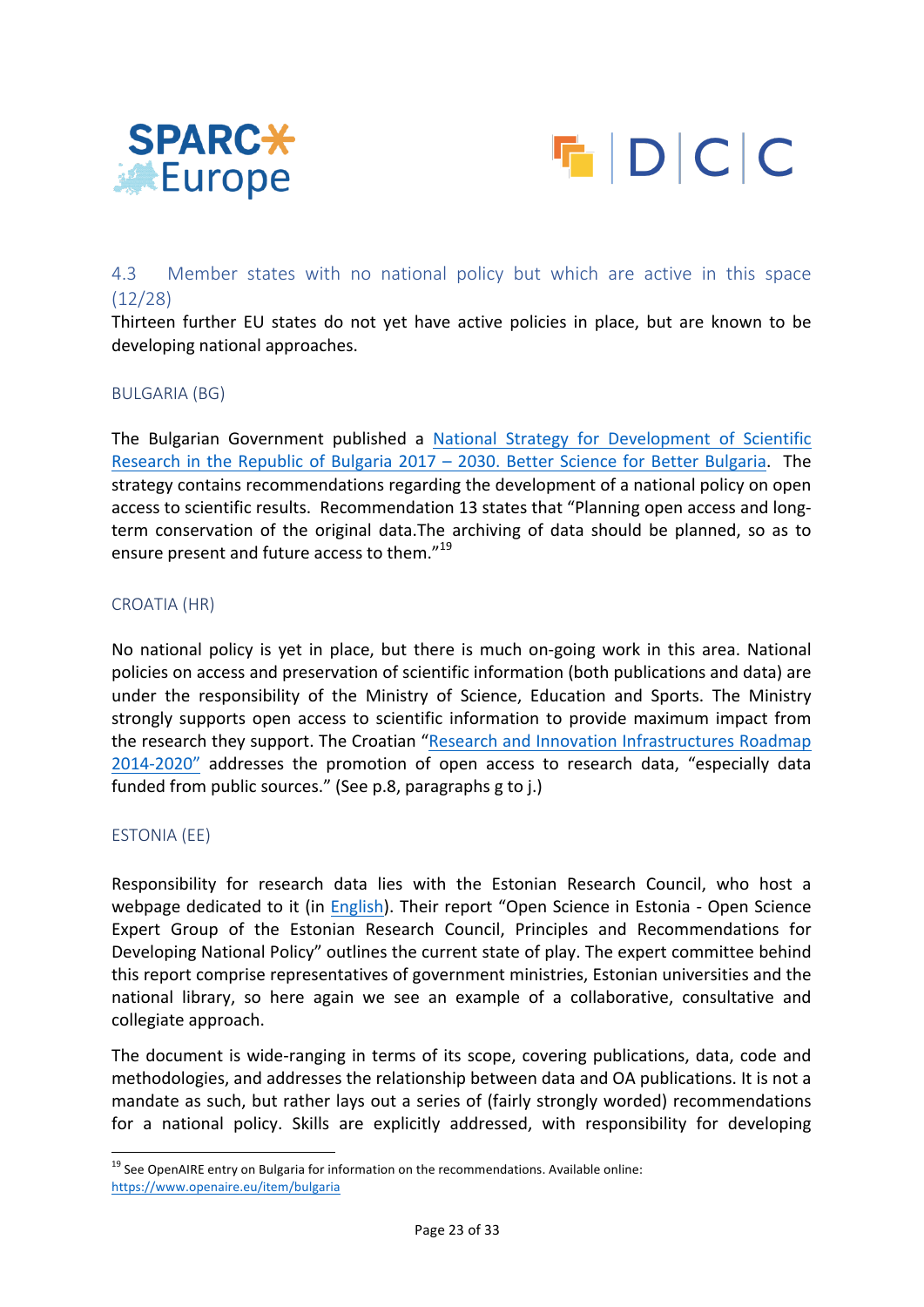



researcher abilities and understanding placed at the door of the research libraries. As in the Danish case, monitoring and compliance are expected to be devolved to individual institutions' policy documents. In practical terms, RDM in Estonia remains a work in progress. Most research projects will deposit their output, including data, with international publishers and third-party service providers. University libraries - such as Tartu and Tallinn have joined the DataCite consortium and offer data archiving services. Some research centres are also members of CLARIN and DARIAH, and the national data archive for social science data (ESTA) is a CESSDA member.

#### GREECE (EL)

Law 4310/2014 supports open access to publicly funded research, however Greece does not have a national Open Access/Open Science policy as of yet. On the 29 and 30 November 2018 OpenAIRE organised a Greek Open Science Symposium which aimed at understanding the current research ecosystem and prioritise actions towards the development of a National Open Science Strategy. Drawn from discussions during the 1st day, a proposal for the re-formulation of a National Open Science High Level Task Force under the auspices of the General Secretariat of Research and Technology (GSRT) was made.

#### HUNGARY (HU)

No policy is yet in place, but first steps are being taken in Autumn 2017, with the formation of a joint committee on open science. The committee has produced a policy draft hich is currently being discussed.

#### IRELAND (IE)

In July 2019 the Minister of State for Training, Skills, Innovation, Research and Development launched a new National Framework on the Transition to an Open Research Environment. The framework is a first step in a process to creation a National Action Plan for the transition to an open research environment in Ireland. The framework is aligned with European Commission policy and developed in response to EU Recommendation 2018/790 25 April 2018, which asks Member States to set and implement clear policies which cover open access to publications, management of research data etc, preservation and reuse of scientific information, infrastructures for open research, skills and competensies and incentives and rewards $^{20}$ .

 $20$  Commission Recommendation (EU) 2018/790 of 25 April 2018 on access to and preservation of scientific information C/2018/2375.*(OJ L 134, 31.5.2018, p. 12*–*18)*. Available online: http://data.europa.eu/eli/reco/2018/790/oj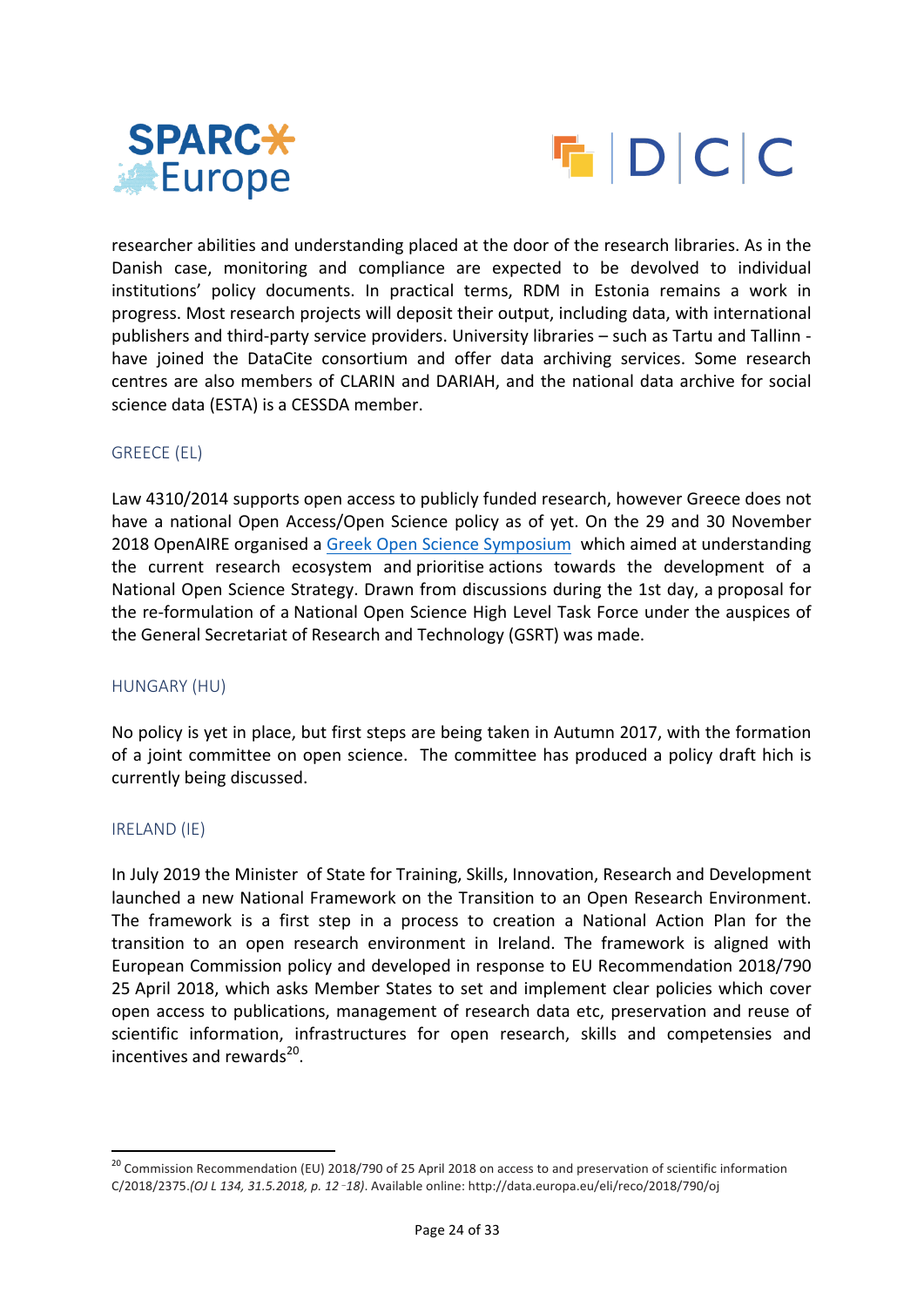



With regard to open access publications, the frameworks states that "all Irish scholarly publications resulting from publicly funded research will be openly available by default from 2020 onwards $"^{21}$ 

The framework specifically aims to enable FAIR data by supporting the foundational principles of Findable, Accessible, Interoperable and Reusable research data. To support FAIR data, the framework specifically highlights skills and competencies; research management planning and DMPs; interoperability across disciplines, systems and domains; the use of citations and persistent identifiers. Regarding data openness, the framework refers to the EC guidance that data should be "as open as possible, as closed as necessary"<sup>22</sup> and that funders and institutions should support requirements for data management and sharing through grant conditions, and monitor compliance.

Until now, the EPA (Environmental Protection Agency) was the sole Irish funder requiring data deposit from projects which they fund. "All significant datasets produced during the research project must be submitted to the EPA at the end of the project for archiving in the EPA Research Data Archive. Some other funders' OA publications policies also mention archiving data where possible, and a few HEIs, including Trinity College Dublin and University College Cork, have introduced RDM policies. $^{23}$ 

#### ITALY (I)

There is no known national policy as yet, but there have been announcements about a national policy on Open Science and research data from the Ministry of Research and Education. A recent report from the Ministry (June 2016) makes reference to it:

The current Italian National Research Program aims to encourage the development and dissemination of Open Science and Big Data [.] The plan is to adopt a national policy on the deposit, open access and the reuse of products and research data, in consideration also of big data. In this regard, a working group will be set up to define and propose short strategies, guidelines, implementation plans and shared tools at inter-institutional level, European and international level[.] (Translated from p. 74.)

The Conference of Rectors of Italian Universities, CRUI, has a Working Group on Open Access, which is planning to take action in this area. At the same time, several individual universities and research centres are creating their own policies to manage research data

<sup>&</sup>lt;sup>21</sup> Government of Ireland, (2019) National Framework on the Transition to an Open Research Environment. Prepared by the National Open Research Forum, p. 6. Available online: http://norf-ireland.net/wp-<u>content/uploads/2019/07/NORF\_Framework\_10\_July\_2019-2.pdf</u><br>
<sup>22</sup> Ibid. p 8. 23 In a distant but still noteworthy initiative, the Irish government's Government Reform Unit has recently published its

<sup>&</sup>quot;Open Data Strategy 2017 – 2022" which notes an intention to "Explore the possibility to broaden the initiative to include Open Research Data, in line with the requirements of the Horizon 2020 research programmes, and with emerging policy in Irish research funding bodies. Where research is publicly-funded, make the research findings available in Open Data formats." This exploratory work is anticipated to begin in 2021.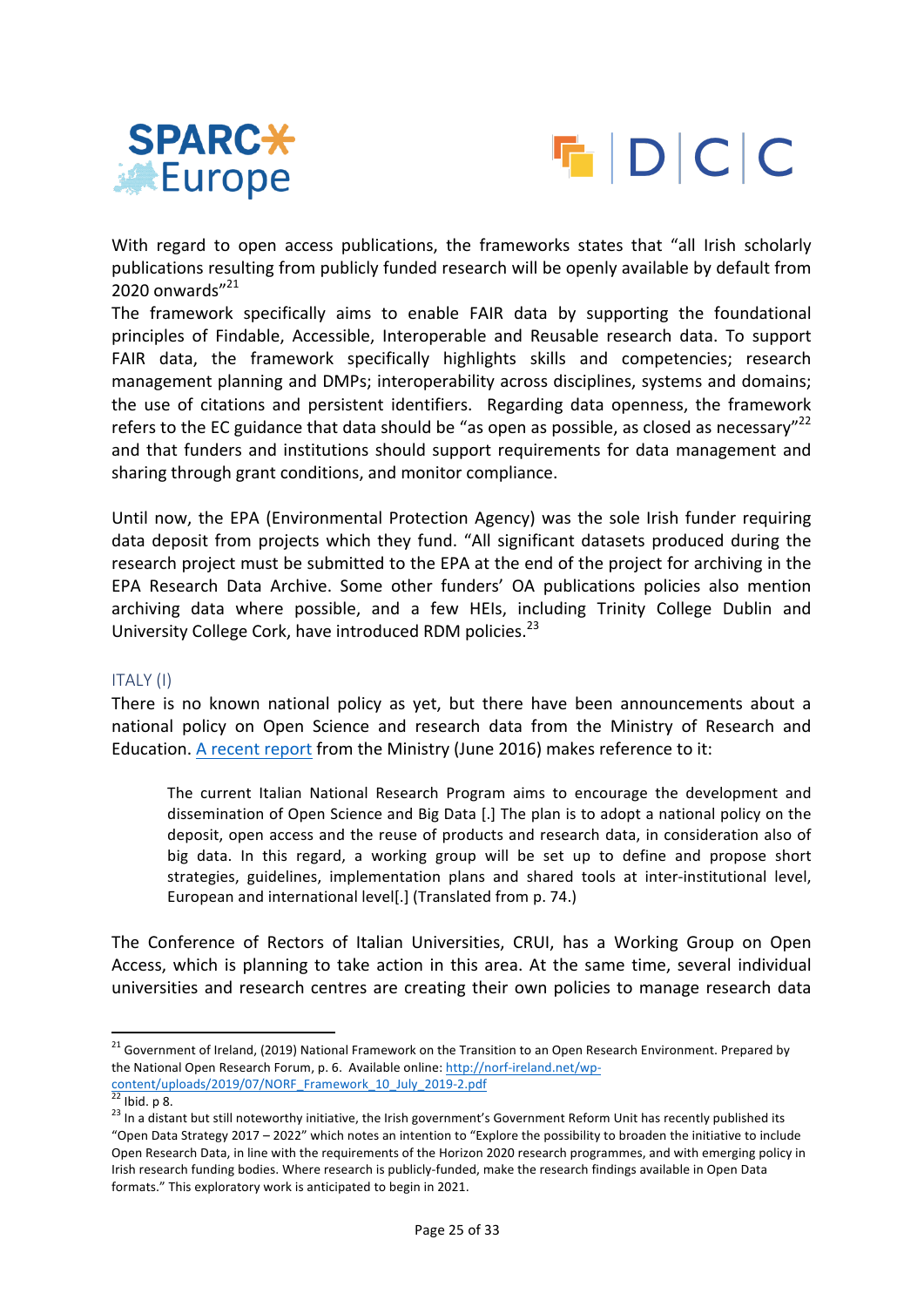



and provide support to researchers; some research centres have consolidated experience in research data management in their own specifics domains. A small working group (comprising IT, librarians and research administrators from five Italian universities) Italian Open Science Support Group (IOSSG) has produced templates for institutional research data policy, together with implementation guidelines. In recent years several RDM workshops have been organised under the auspices of OpenAIRE, RDA and the Italian Association for the Promotion of Open Science, but the lack of a single, central body to coordinate these efforts has been noted.

A newly formed working group ICDI (Italian Computing and Data Infrastructure) was recently created by representatives of some of the main Italian Research Infrastructures and Infrastructures with the aim of promoting synergies at national level in order to optimize Italian participation in current European challenges in this sector, including the European Open Science Cloud (EOSC), the European Data Infrastructure (EDI) and HPC. Due to its recent formation, it is as of yet unclear what activities on open reserch data will be carried out and what its role will be within the Italian research landscape.

Furthermore, as a member of the G8, together with France, Germany and the UK, Italy is party to the G8 science ministers statement, made in London on 12 June 2013.<sup>24</sup> This statement "proposes to the G8 for consideration new areas for collaboration and agreement on global challenges, global research infrastructure, open scientific research data, and increasing access to the peer-reviewed, published results of scientific research."

#### LUXEMBOURG (LU)

Luxembourg has had a National Policy on Open Access since 2015, which focuses on open access to publications. The national research funder (FNR) is a strong supporter of OA and led the policy's adoption. The Open Science Forum was held by OpenAIRE in Luxembourg in November 2018 and ahead of the event a working group consisting of stakeholders including CEOs from Luxembourg research institutions, as well as researchers and representatives from OpenAIRE, gathered to discuss a Luxembourg National Plan for Open Science. This working group will define a Luxembourg-wide plan for open access to science, with a goal to implement the plan by 2020. Five principles, including publications in open access journals, making data openly available, developing infrastructure, as well as making adjustments to how researchers and proposals are evaluated with a focus on open science practice, will be at the heart of the open science plan for Luxembourg.

<sup>&</sup>lt;sup>24</sup> G8 Science Ministers Statement (2013), op. cit.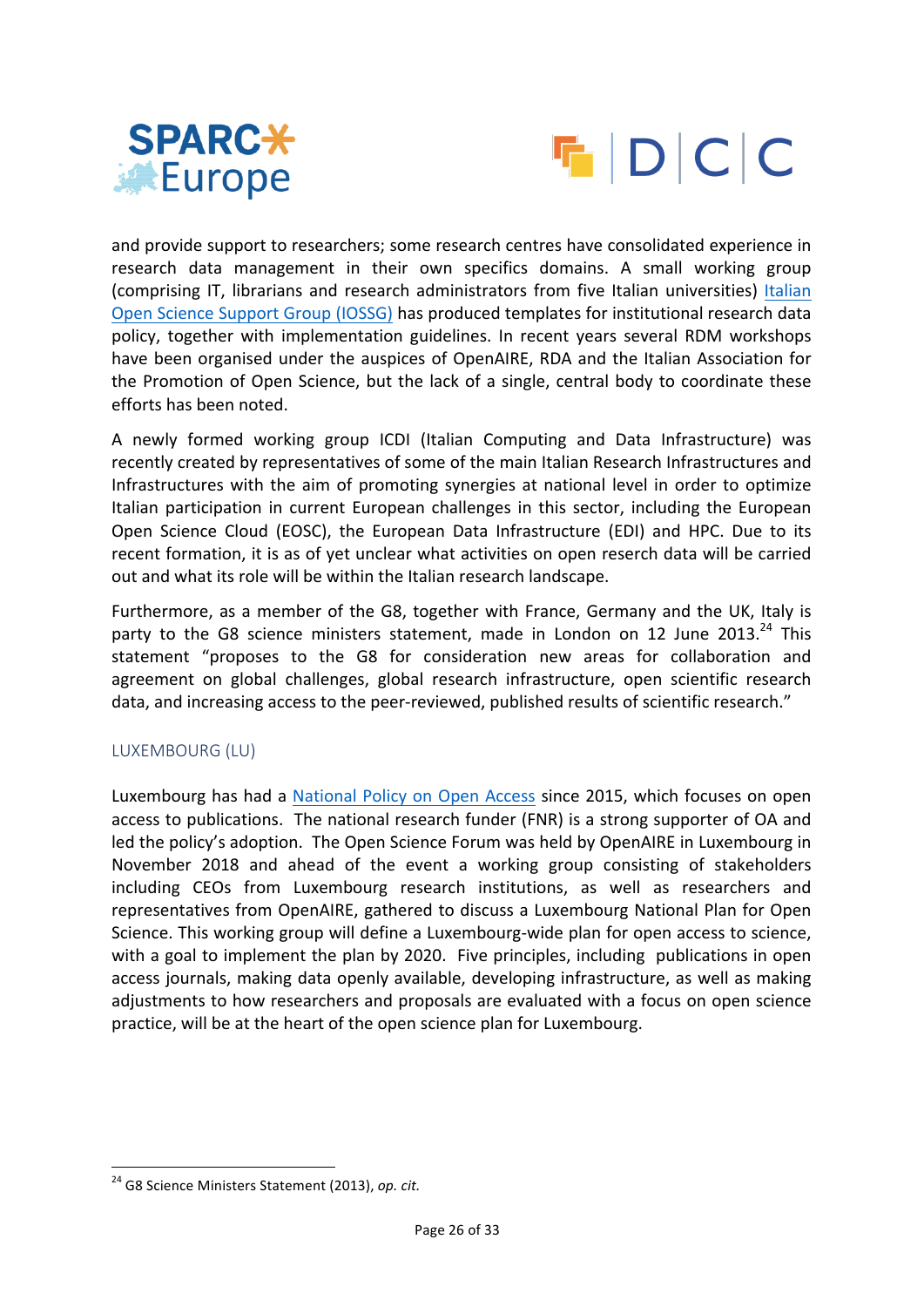



#### MALTA (MT)

Malta does not have a national Open Access/Open Science policy. Open Access to publicly funded research is anchored within Malta's National Research and Innovation Strategy 2020. There is work underway to compile a National Open Science Policy for Malta, which is currently being undertake by The University of Malta (UM) Library and MCST and other national stakeholders. Malta has submitted an application for support under the H2020 Policy Support Facility so as to implement a National Open Access Policy. The University of Malta adopted an Open Access Policy which was approved by Senate on 20th September, 2017 but this focuses solely on open access to publications.

#### POLAND (PL)

An initial document on the future of OA in Poland was published in 2015 with the title "Directions of the development of open access to research publications and research results in Poland. The document addresses data briefly, in a single paragraph stating that, in line with EC recommendations, Open Access should also be extended to research data, and recommends that research institutions and individual researchers should open research data taking into consideration world trends and best practices. These recommendations are non-binding.

In parallel, the Polish Ministry of Science and Higher Education has also undertaken to:

- Analyse how data are processed, preserved, curated and shared in the Polish research environment;
- Identify best practices, strategies and policies for Open Data worldwide;
- Consult with key stakeholders to identify noteworthy differences between specific disciplines. 25

In April 2018, 'Report on Open Access Policy in Poland' along with guidelines and educational materials on Open Access was published by the Ministry, which summarises OA efforts for the last two years, which has been hindered by a number of barriers such as lack of resources and systematic approach. The Ministry has declared that a new Open Access policy will be published.

 $25$  Further information is available in the blog post at https://www.openaire.eu/blogs/poland-initial-openaccess-policy-1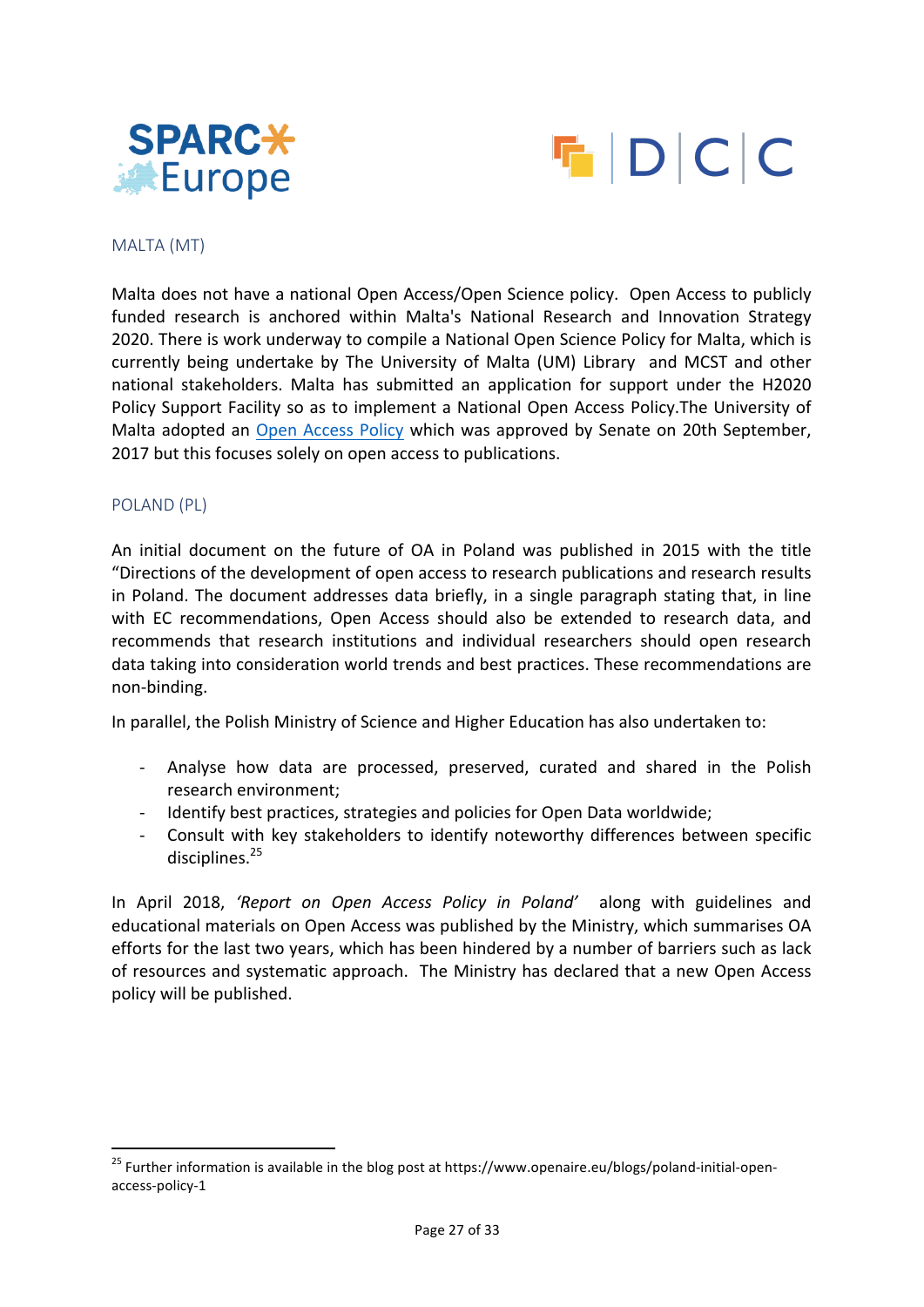



#### ROMANIA (RO)

Currently, Romania does not have a national Open Access/ Open Science policy. Open Access is however mentioned in The National Plan for Research and Innovation 2015-2020. During the next period, UEFISCDI (Executive Agency for Higher Education, Research, Development and Innovation Funding) and OpenAIRE Romania NOAD will start implementing a project financed through European structural funds which includes a strong component dedicated to the elaboration of a proposal for an Open Science national strategy. On the other hand, on the 15th of November 2018, the Romanian Government approved the 2018-2020 National Action Plan. The new Plan includes a commitment which aims to lead to the adoption of a national Open Access strategy to research results, by implementing pilot programs and substantiating Open Government Partnership research and public consultations. The institution in charge with this activity is the Romanian Ministry of Research and Innovation.

#### SLOVAKIA (SK)

Currently there are no national Open Data or Open Science polices in Slovakia. Some organizations such as the Slovak Research and Development Agency recommend OA for publications and Ministry of Education recommends CC license in KEGA projects. In 2017 "Open Government Partnership National Action Plan of the Slovak Republic 2017 - 2019" was approved and includes Open Science policy commitments. There are no special policies for Open Research Data. Open Data is mentioned in above do for example, to introduce the basic principles of Open Access to scientific publications under a public license under the Operational Program Research and Innovation; establish conditions for passportization of open research data under a public license and monitor its implementation in practice. Implementation work is ongoing.

#### SWEDEN (SE)

While no policies are yet in place, the Swedish Research Council (Vetenskapsrådet,VR) proposed a set of national guidelines for open access to scientific information in January 2015. This proposal includes a section on Guidelines for Open Access to publications, and a description of a process towards providing Open Access also to research data. The intention is that all research data, produced in whole or in part through public funding, should be made openly available as soon as possible, with the default responsibility for archiving and preservation of data falling on the shoulders of the Swedish HEIs, with pathfinder work currently underway coordinated by the Swedish Research Council (in a similar way to the National Library's coordination of Open Access implementation. (Source: NordForsk (2016), op. cit.)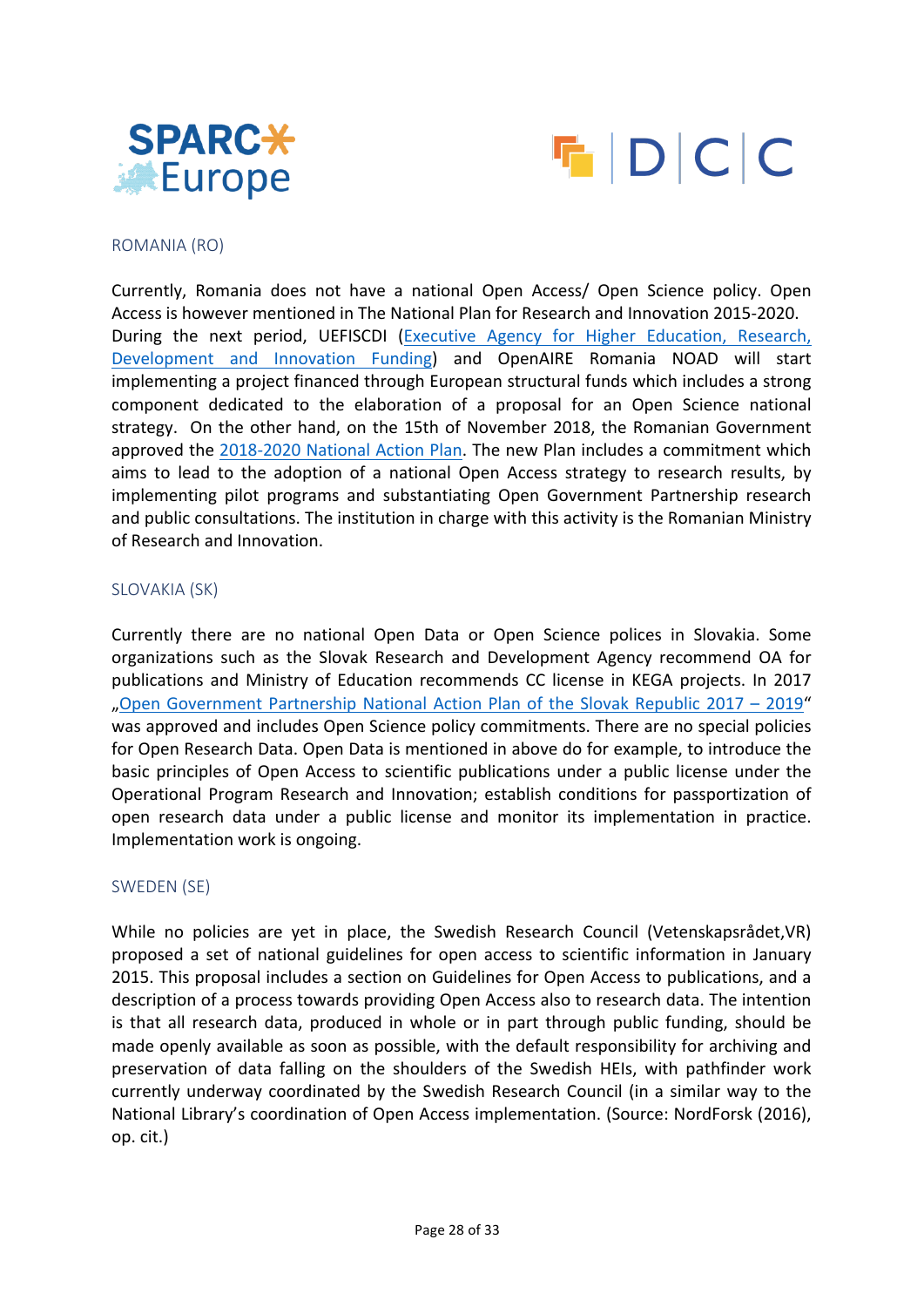



In 2017 VR received the Swedish government's assignment to coordinate the national implementation of open access to research data. This will be carried out in conjunction with the National Library of Sweden and the National Archive of Sweden. VR intends to be a driving actor for policies regarding open access to research data, particularly with regard to developing guidelines and generating incentives for researchers to make their research data open.

In 2018 VR received the assignment from the Swedish Government to develop a criteria assessing the extent to which research data, partly or fully resulting from public funding, complies with the so-called FAIR principles. The results shall be shall be reported to the Ministry of Education no later than the 28th of February, 2019.

#### 4.4 Member states with no policy or activity (1/28)

Those EU member states which are not covered above are understood to have no national open science or open data policies in place, nor any national activities underway, although there are individual research organisations in these countries which are leading the way by setting up institutional level working groups, and by organising and hosting symposia.

#### LATVIA (LV)

Latvia does not have a national Open Access/Open Science policy yet. However, in 2016 the Ministry of Education and Science released the "Latvian European Research Area Roadmap 2016-2020", listing the promotion of Open Access as a top priority.

#### 4.5 Selected non-EU countries

#### ICELAND (IS)

Discussions on Open Access to research data have recently been initiated both within the Ministry of Education, Science and Culture and at the National and University Library, and awareness of the importance of issues relating to open access to digital research results, especially for smaller countries, is growing. The Ministry is currently drawing up a plan for Icelandic higher education and research for the years 2017–2021, and the importance of structured data management and open access to research data is likely to be included there. Currently, no requirements on (e.g.) providing a data management plan are imposed when applying for a grant in the public competitive funds. (Source: NordForsk (2016), op. cit.)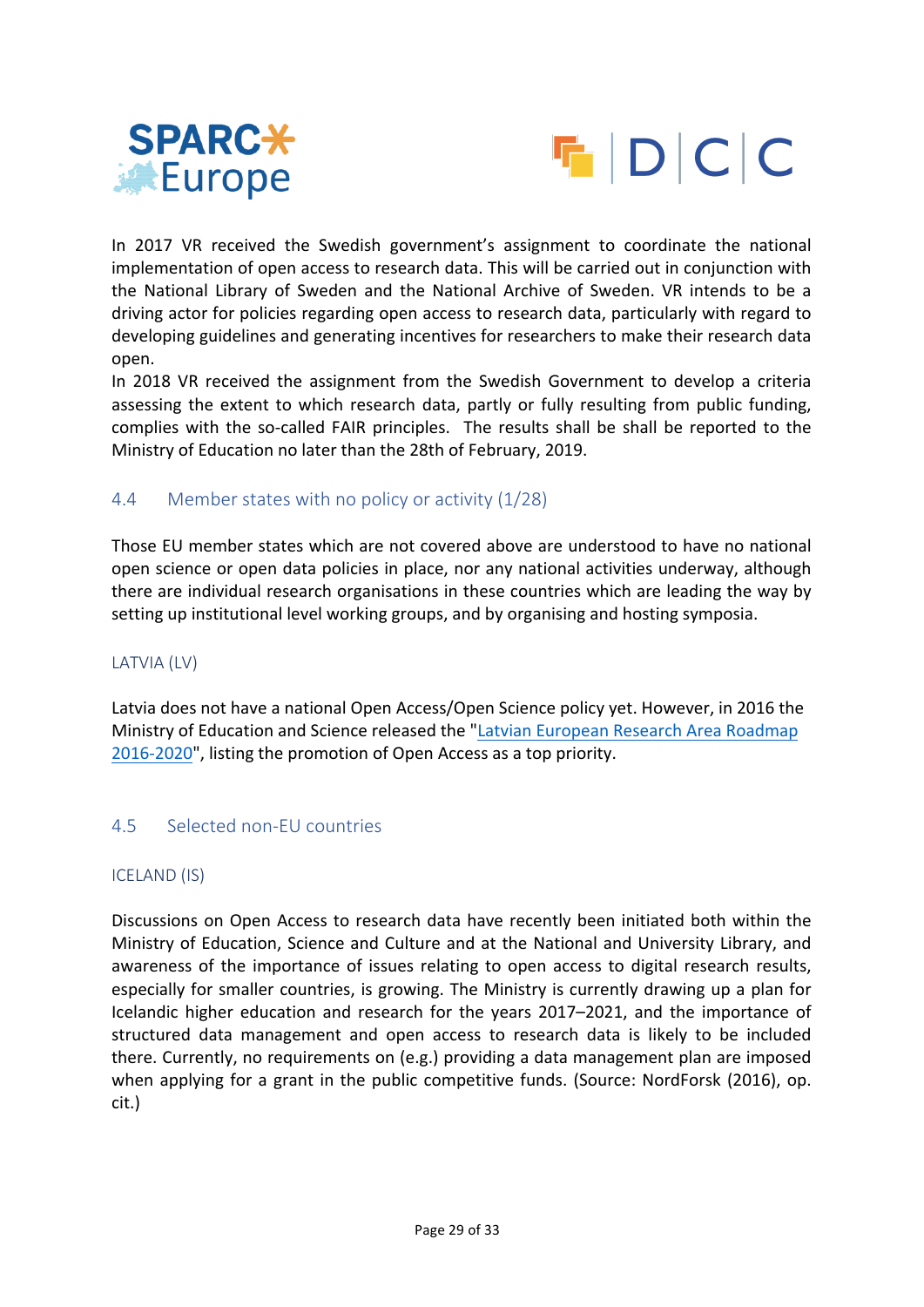



#### NORWAY (NO)

The Norwegian National Strategy on Access to and Sharing of Research Data was published in December 2017 and "states three basic principles for publicly funded research data in Norway:

- Research data should be as open as possible and as closed as necessary.
- Research data should be processed and adapted in such a way that the content of the data can be exploited in the best possible way.
- Decisions on archiving and facilitating research data must be taken in the research communities.

The Government established a new directorate (UNIT) in 2017 that, in addition to offering services, will also coordinate and harmonise IT services, increase synergies, reduce duplication of efforts and oversee the implementation of the aforementioned principles."<sup>26</sup>

#### SERBIA (RS)

Serbia adopted a national science policy called 'Open Science Platform' in July 2018. The Ministry of Education, Science and Technological Development (MESTD), which is also the main research funder in Serbia developed and published the policy, which is the national OA policy. The PASTEUR4OA and OpenAIRE projects contributed during the drafting phase.

The policy sets out the basic requirements for the depositing procedures, responsibilities for training, administration, monitoring the efficiency of OA policies, etc., but details will be set out in institutional policies. According to the policy, universities and research institutes should define and adopt their open science platforms within six months. Progress and compliance will be monitored by the Ministry. The overall focus of the policy is on OA publications resulting from MESTD research funding, which should now be mandatory (Green OA). Open research data is not mandated but recommended. The policy furthermore specifies instances where data should not be shared.

#### SWITZERLAND (CH)

The programme "Scientific information: access, processing and safeguarding," initiated by the Rectors' Conference of Swiss Universities (Program SUC 2013-2016 P-2), addresses research data in its "White Paper for a Swiss Information Provisioning and Processing Infrastructure 2020". The Swiss approach is the least "policy-like" of the documents examined, and the most like a project plan. Labelled as a white paper, and led by the umbrella group representing the heads of the Swiss universities, the document is wide-

<sup>&</sup>lt;sup>26</sup> NEIC (2018) The State of Open Science in the Nordic Countries: Enabling data-driven science in the Nordic countries. A report by Anders O. Jaunsen for NEIC, September 2018, p. 13.Available online: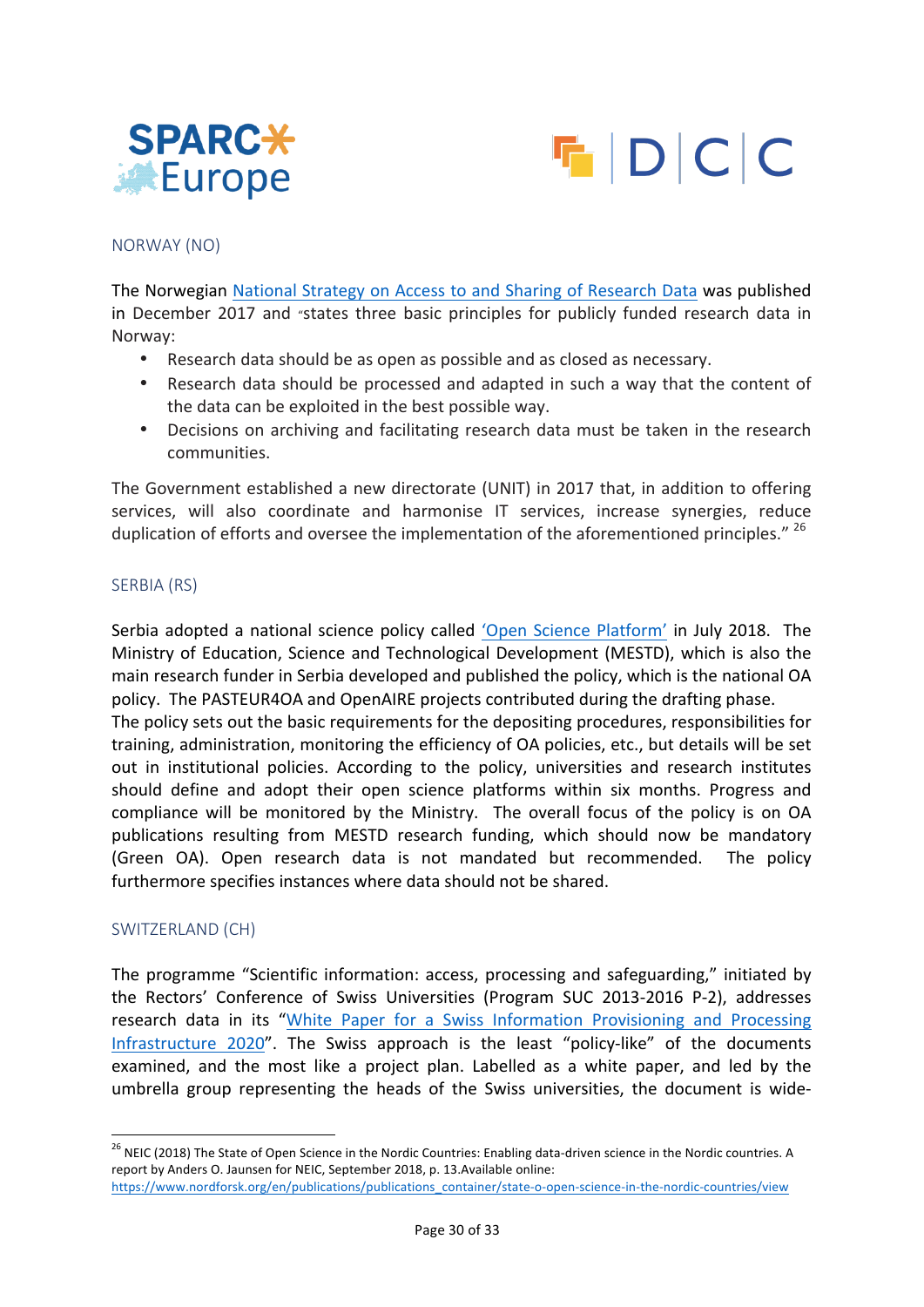



ranging in scope, addressing data amongst a number of other ICT infrastructure issues, including Open Access publications. It is difficult to categorise this document as hard or soft, as it is more of a project plan, setting out what will be done. Non-compliance does not seem to be a likelihood, although reference is made to a potential future monitoring role for the Swiss National Science Foundation (SNSF). Further to this, in 2017 the SNSF released its Research Policy on Open Research Data, in which it states that the SNSF expects all researchers to store their research data, to share the research data (unless there are ethical or legal reasons not to do so) and to deposit their data and metadata into repositories in reusable formats, where they are open and easily findable.

#### 5. Analysis/comparison of existing policies

This section looks in more detail at the ten EU member states with national open data policies in place, as well as two non-EU ERA members (Norway and Switzerland), hence twelve countries in total.

#### **Types of policy / lead or sponsoring organisation**

The documents considered here do not readily lend themselves to classification, but nonetheless we have attempted to do so.:

- Sixteen national policies, strategies, action plans or roadmaps (AT, CH, CY, CZ, DE, DK, ES, FR, FI, LT, NL, NO, PT, RS, SK, SI), incl. a few national research funders
- Two concordat-type documents (NL, UK)
- Two laws (FR, LT)
- One code of ethics (BE)
- One white paper (CH)

Similarly, identifying the lead, ranking or otherwise 'sponsoring' organisation was not always straightforward; at other times the documents were co-signed by multiple organisations on an equal footing:

- Eight were led by (or otherwise involved) national public research funders (AT, CH, CY, DE, LT, NO, PT, UK)
- Four involved university representative bodies (such as Universities UK)
- $(CH, CY, DK, UK)$
- Nine were led by, or had the explicit support of, government ministries (BE, CY, ES, FR, FI, NL, RS, SK, SI)
- Two laws passed by the national parliament (FR, LT)
- Three approaches were led by the academic community (Rectors and Learned Societies) (BE, CH, FI)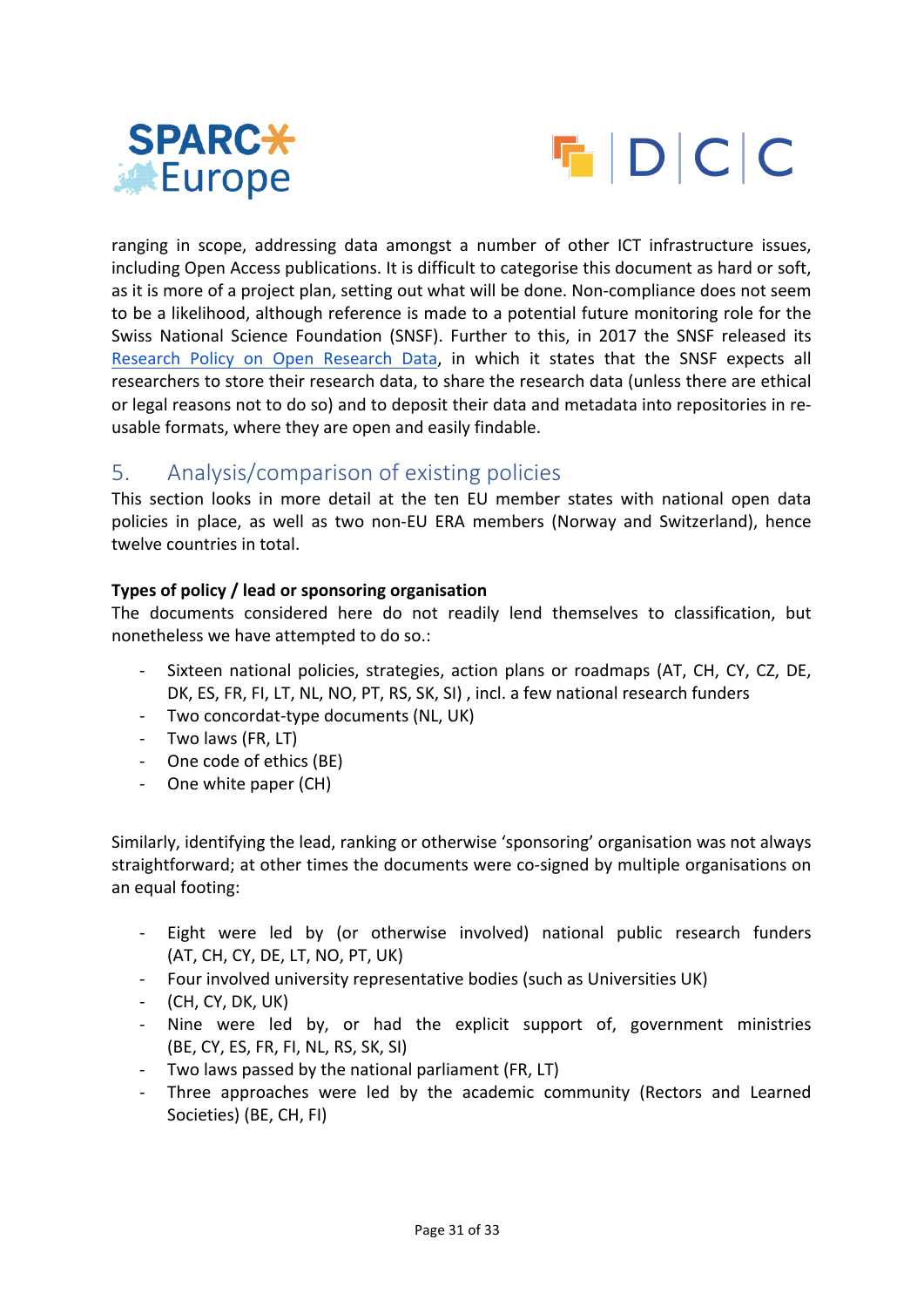



The following were also involved (as a signatory, or as part of one or more working groups): national library, national ICT infrastructure provider, national (non research) HE funder, and private research funder.

The years in which the policies came into effect ranged from 2009 to 2019, with a heavy tendency towards more recent years: only two policies (BE and DE) date from before 2014, although many have their roots in earlier documents, not always originating from precisely the same organisation as the current policy does.

#### Scope/coverage/relationship with Open Access / Open Science

By definition, all of the policies address research data. Eight address software, code, tools or models. Five address methods, workflows or protocols, and one addresses physical (nondigital) samples. The split between countries with policies which address open research data issues in isolation is (8), and those which deal with data under a broader umbrella such as "Open Science" or "Open Access" (10).<sup>27</sup>

#### 'Soft' vs 'Hard' / Monitoring and compliance

Six of the national approaches can be considered 'soft', in that they are explicitly recommendations, and do not mandate compliance. Of the remainder, i.e. those that can be considered 'hard' policies, seven make reference to monitoring compliance, or raise the question of sanctions for non-compliance. This is perhaps unsurprising given the youth of many of the policies, the development of which tends to follow a pattern such as: Encourage  $>$  Expect  $>$  Require  $>$  Mandate. It is also encouraging to see a couple of national policies (DE, FR and NE) which not only address the potential of penalties for noncompliance, but also reward and recognition for work well done.

#### **Skills and training**

The split between countries with policies which refer to the need to develop skills and training is (10), and those which do not (8). This may well be considered to be more of a procedural issue than a policy one, and as such it may be more appropriate to address training and skills in subsidiary documents, such as implementation plans, FAQs and further information. 

 $27$  See Table 4, Overview Table: Countries with national policies